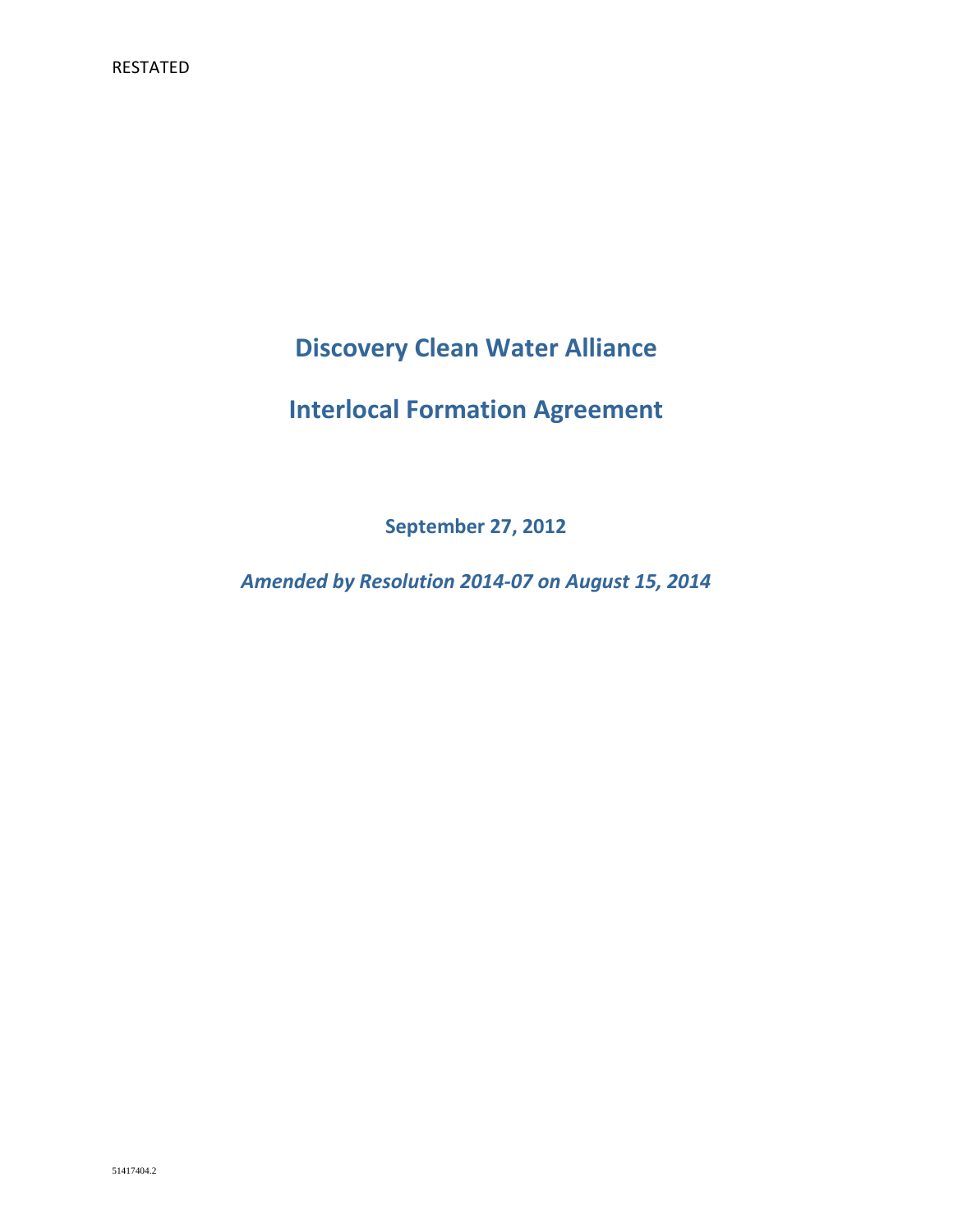# **TABLE OF CONTENTS**

# Page

| $\mathsf{I}$ . |        |  |  |  |  |
|----------------|--------|--|--|--|--|
| II.            |        |  |  |  |  |
|                |        |  |  |  |  |
| III.           |        |  |  |  |  |
|                | III.A. |  |  |  |  |
|                | III.B. |  |  |  |  |
|                | III.C. |  |  |  |  |
|                | III.D. |  |  |  |  |
|                | III.E. |  |  |  |  |
| IV.            |        |  |  |  |  |
|                | IV.A.  |  |  |  |  |
|                | IV.B.  |  |  |  |  |
|                | IV.C.  |  |  |  |  |
|                | IV.D.  |  |  |  |  |
|                | IV.E.  |  |  |  |  |
|                | IV.F.  |  |  |  |  |
|                | IV.G.  |  |  |  |  |
|                | IV.H.  |  |  |  |  |
|                | IV.I.  |  |  |  |  |
|                | IV.J.  |  |  |  |  |
| V.             |        |  |  |  |  |
|                | V.A.   |  |  |  |  |
|                | V.B.   |  |  |  |  |
|                | V.C.   |  |  |  |  |
|                | V.D.   |  |  |  |  |
|                | V.E.   |  |  |  |  |
|                | V.F.   |  |  |  |  |
|                | V.G.   |  |  |  |  |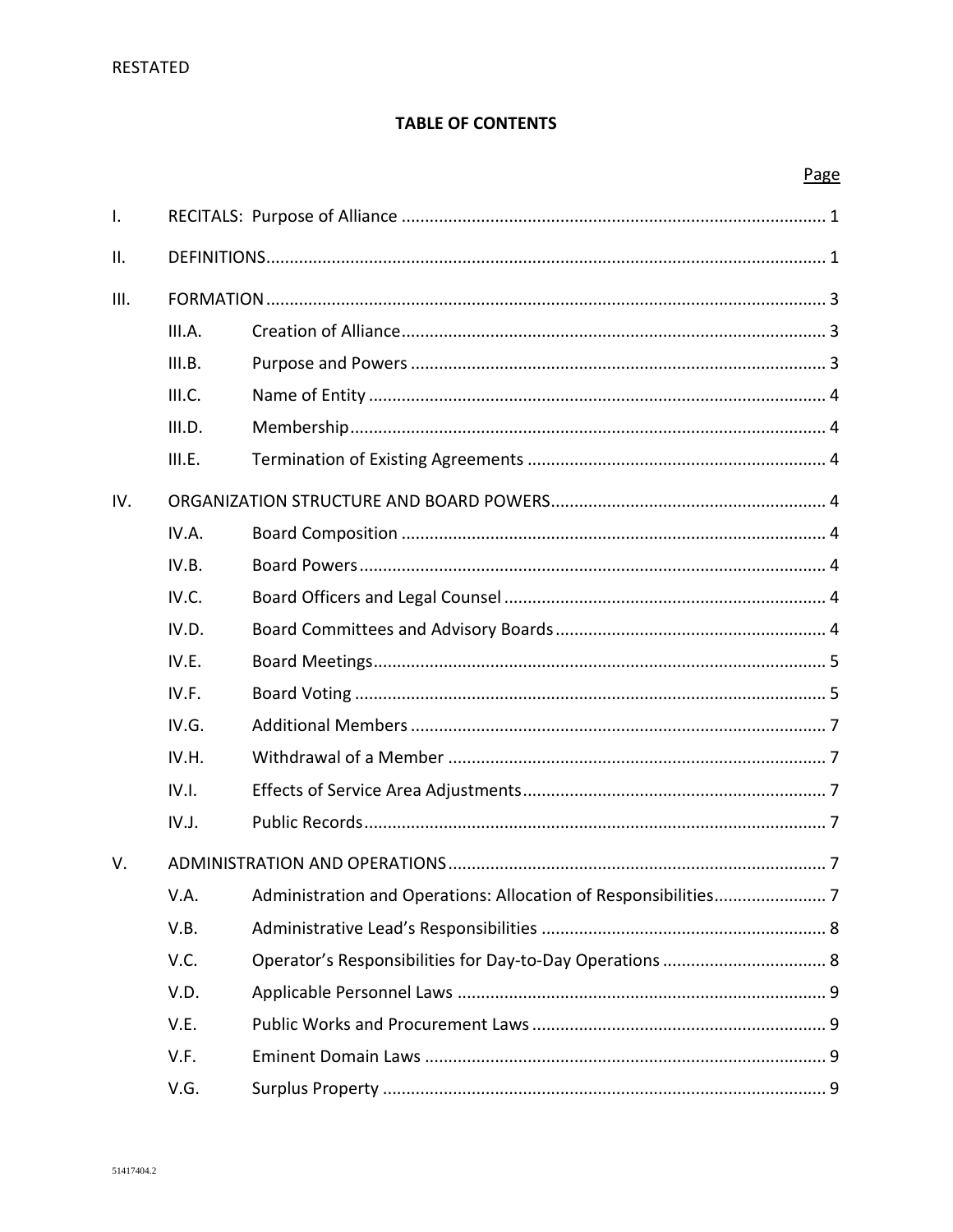## RESTATED

|                  | V.H.   |                                                                      |  |
|------------------|--------|----------------------------------------------------------------------|--|
|                  | V.I.   |                                                                      |  |
|                  | V.J.   |                                                                      |  |
| VI.              |        |                                                                      |  |
|                  | VI.A.  | Operating Budgets, Capital Plans and Capital Budgets  10             |  |
|                  | VI.B.  |                                                                      |  |
|                  | VI.C.  |                                                                      |  |
|                  | VI.D.  |                                                                      |  |
|                  | VI.E.  |                                                                      |  |
|                  | VI.F.  |                                                                      |  |
| VII.             |        |                                                                      |  |
|                  | VII.A. |                                                                      |  |
|                  | VII.B. |                                                                      |  |
|                  | VII.D. |                                                                      |  |
| VIII.            |        |                                                                      |  |
| IX.              |        |                                                                      |  |
| Χ.               |        |                                                                      |  |
|                  | X.A.   |                                                                      |  |
|                  | X.B.   |                                                                      |  |
|                  | X.C.   |                                                                      |  |
|                  | X.D.   |                                                                      |  |
|                  | X.E.   |                                                                      |  |
|                  | X.F.   |                                                                      |  |
| <b>EXHIBIT A</b> |        |                                                                      |  |
| <b>EXHIBIT B</b> |        | List of Initial Regional Assets and Initial Allocated Capacities B-1 |  |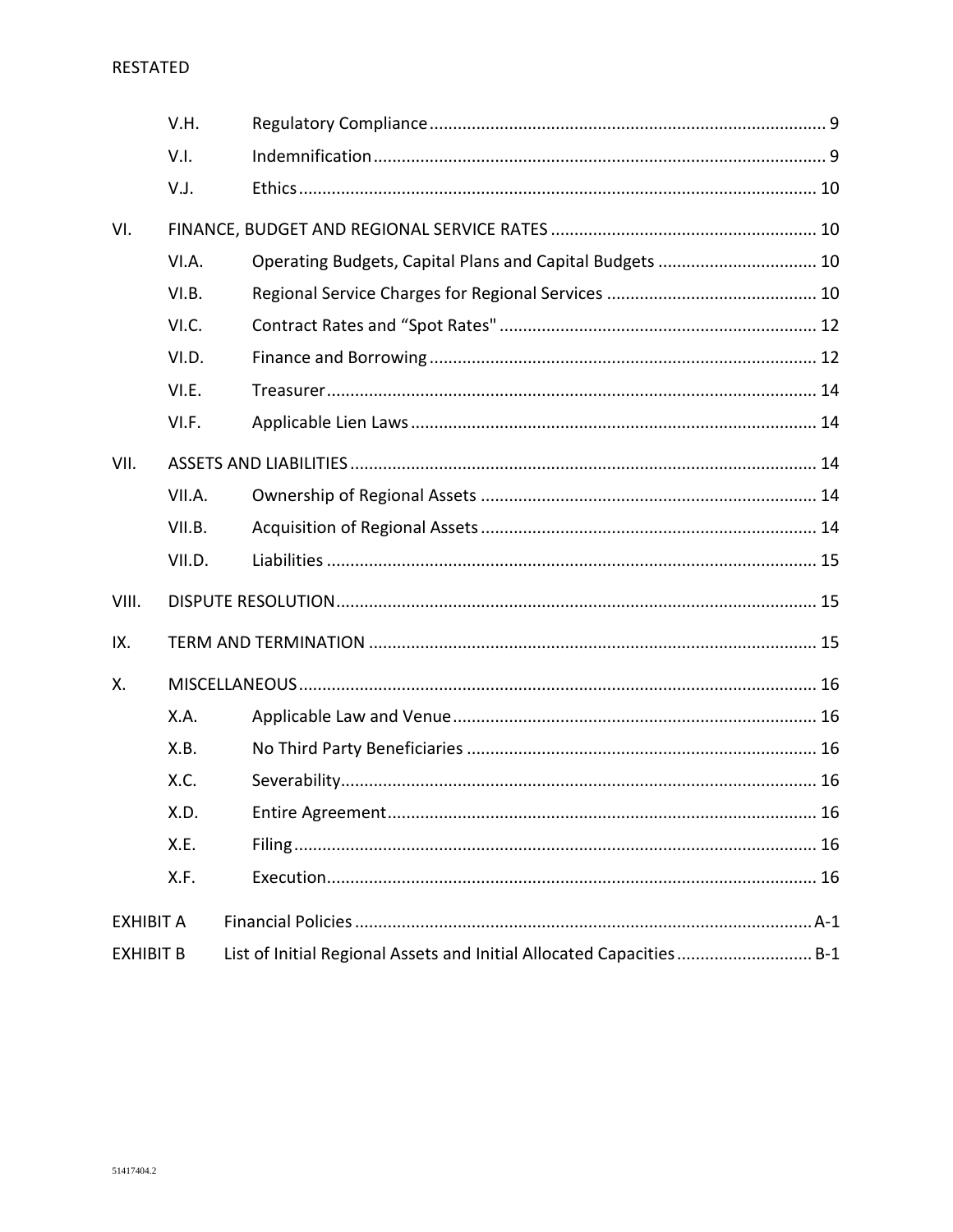# **Discovery Clean Water Alliance Interlocal Formation Agreement**

**I. RECITALS: Purpose of Alliance.** The purpose of the Discovery Clean Water Alliance is to provide cooperative municipal utility services to its Members in order to assist those Members with a cost-effective mechanism for supporting regional economic development in an environmentally-sound manner, to help manage Member service costs in a financially-transparent manner, to provide reliable and predictable service, and to provide a framework that encourages the participation of all Clark County municipal utilities that protects both regional and jurisdictional autonomy.

### **II. DEFINITIONS**

- **II.A.** "Additional Members" mean any municipal corporations, other than Original Members, that provide wastewater services and later join the Alliance pursuant to Section IV.G.
- **II.B.** "Administrative Lead" means any Member or other entity serving in that capacity, consistent with Sections V.A and V.B. If the Alliance determines to undertake administrative responsibilities itself, using its own staff, then as used in this Agreement the term "Administrative Lead" shall mean the chief executive officer of the Alliance.
- **II.C.** "Agreement" means this Discovery Clean Water Alliance Interlocal Formation Agreement.
- **II.D.** "Alliance" means the Discovery Clean Water Alliance.
- **II.E.** "Alliance Operations Date" means the date on which the Board has determined that (1) Regional Assets have been transferred to or for the benefit of the Alliance, (2) outstanding wastewater obligations have been retired, defeased, or transferred as necessary, (3) the Alliance is undertaking responsibility for providing service under this Agreement, and (4) the Members receiving service from the Alliance become responsible for paying Regional Service Charges. The Alliance Operations Date is expected to be January 1, 2015, unless the Board designates a different date.
- **II.F.** "Allocated Capacity" means the MMF of wastewater that a Member may discharge into the Regional Assets, as described in Exhibit B and as supplemented or adjusted in a Capital Plan.
- **II.G.** "Average Annual Flow" or "AAF" means the total flow of wastewater in millions of gallons during any 12 month consecutive period, or any shorter period approved by the Board, divided by the number of days in that period, expressed in MGD.
- **II.H.** "Battle Ground" means the City of Battle Ground, Washington.
- **II.I.** "Board" means the Board of Directors of the Alliance.

 $\frac{51417404.2}{\frac{1}{2}}$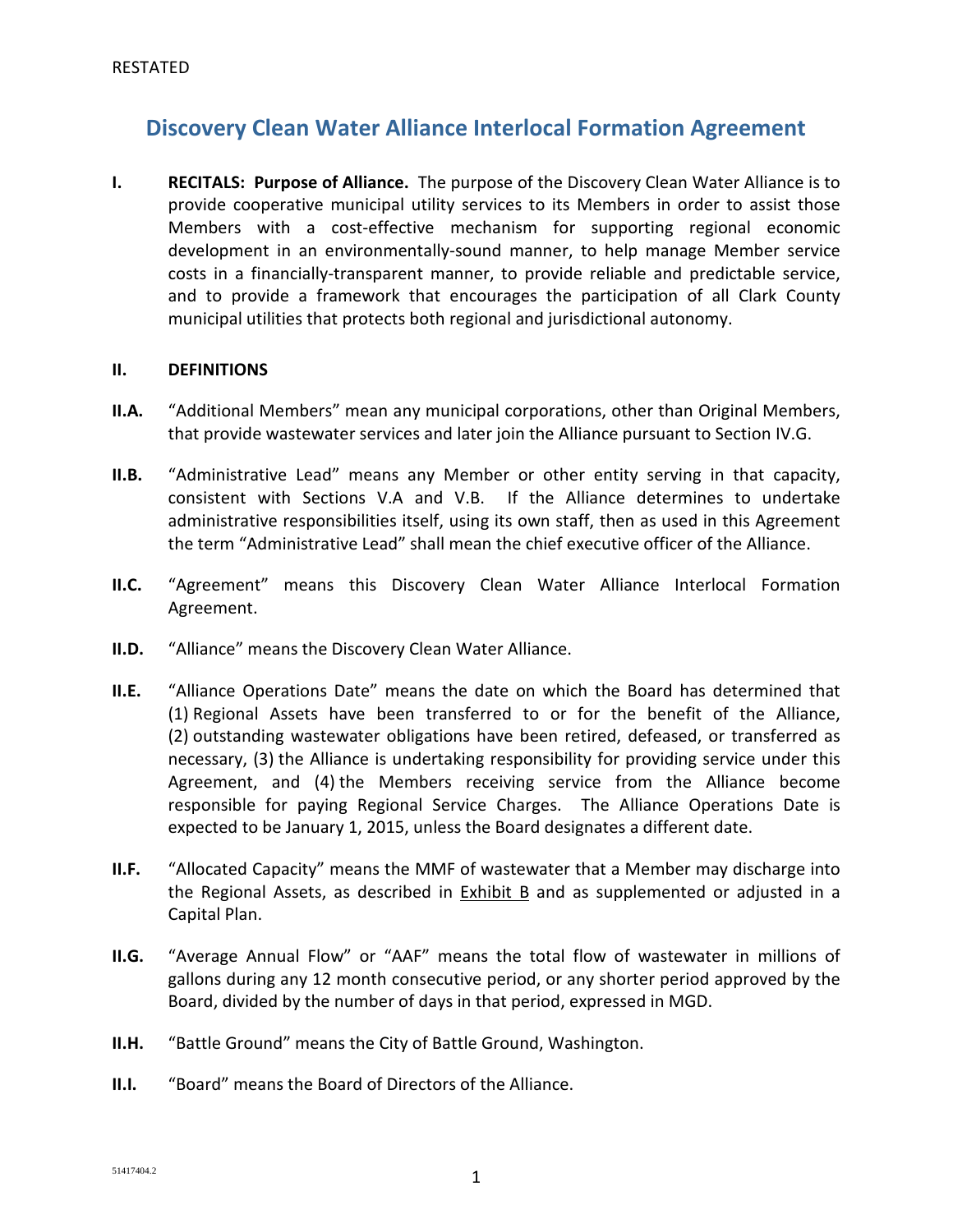- **II.J.** "Bonds" means bonds, notes or other evidences of indebtedness issued by the Alliance or by another entity (*e.g.,* by a Member) on behalf of the Alliance.
- **II.K.** "Capital Plan" means one or more long-range capital improvement plans for the addition, replacement, or improvement of Regional Assets, and including an identification of Regional Assets and the allocation of transmission and treatment capacity, as they may be supplemented or adjusted from the initial Regional Assets and allocations described in Exhibit B.
- **II.L.** "Capital Budget" or "Capital Budgets(s)" means one or more capital budgets adopted consistent with Section VI.A.
- **II.M.** "Clark County" means Clark County, Washington.
- **II.N.** "CRWWD" means Clark Regional Wastewater District.
- **II.O.** "Director" means an individual who serves on the Board of the Alliance.
- **II.P.** "Dual Majority Vote" means a Board vote requiring the affirmative vote of both (1) the Directors representing more than 50% of the Members, and (2) the Directors representing the Members comprising more than 50% of the Treatment Facilities Allocated Capacity for the year in which the vote is taken, as set forth in the thencurrent Capital Plan.
- **II.Q.** "Dual Super-Majority Vote" means, except as provided in Section IV.F.3, a Board vote requiring the affirmative vote of both (1) the Directors representing more than 60% of the Members, and (2) the Directors representing the Members comprising more than 60% of the Treatment Facilities Allocated Capacity for the year in which the vote is taken, as set forth in the then-current Capital Plan.
- **II.R.** "Financial Policies" mean the financial policies attached as Exhibit A and incorporated herein by reference, including such amended or replacement Financial Policies adopted consistent with this Agreement.
- **II.S.** "Member" (collectively, "Members") means one or more governmental members of the Alliance, and includes Original Members and Additional Members.
- **II.T.** "MGD" means million gallons per day, referring to a rate of flow.
- **II.U.** "Maximum Monthly Flow" or "MMF" means a measure of flow expressed in MGDs and representing the highest average monthly flow, taking into account the total flow of wastewater discharged into the Regional Assets, measured in millions of gallons for any calendar month divided by the total number of days in that month.
- **II.V.** "Operating Budget" means the periodic operating budget prepared consistent with Section VI.A.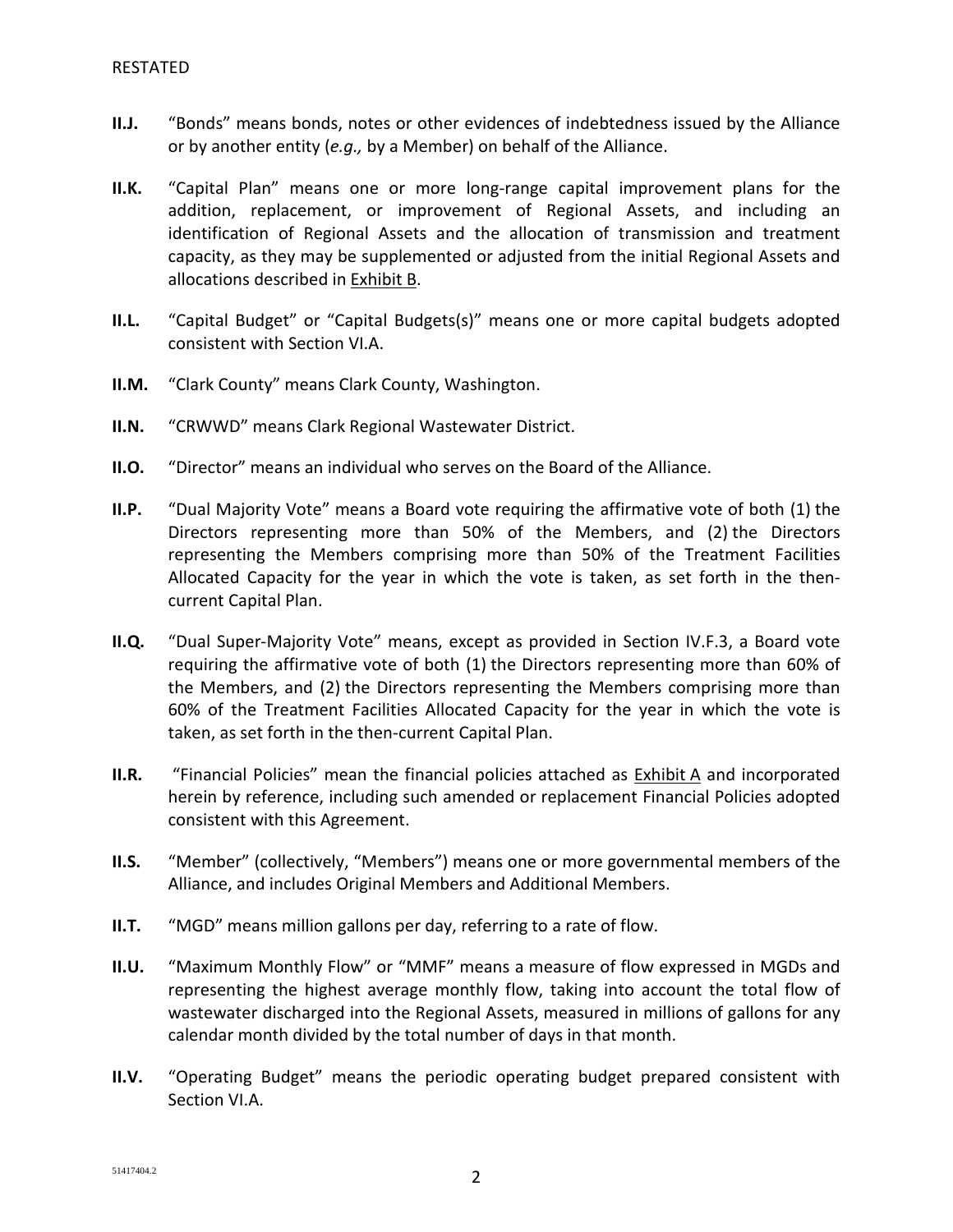- **II.W.** "Operator(s)" means any Member or other entity serving in that capacity, consistent with Sections V.A and V.C. If the Alliance determines to undertake Operator responsibilities itself, using its own staff, then as used in this Agreement the term "Operator" shall mean the chief executive officer of the Alliance.
- **II.X.** "Original Members" means the governmental entities initially executing this Agreement and forming the Alliance, *i.e.,* Clark County, the Clark Regional Wastewater District, the City of Battle Ground and the City of Ridgefield.
- **II.Y.** "Pre-Alliance Agreements" means, collectively: (1) the Joint Contract Among Clark County, the City of Battle Ground and Hazel Dell Sewer District for Sewage Treatment, Disposal and Transport Services, dated March 28, 1995; (2) the Contract Between Hazel Dell Sewer District and the City of Battle Ground for Sewage Treatment Capacity and Payment, dated March 28, 1995; and (3) the Interlocal Agreement Concerning Phase IV Sewer Treatment Plant Improvements Between Clark County, the Hazel Dell Sewer District and the City of Battle Ground, dated August 9, 2005.
- **II.Z.** "Regional Assets" means the assets listed in Exhibit B, attached and incorporated herein by reference, and such additional assets as the Board may later determine to be Regional Assets under Section VII.B.
- **II.AA.** "Regional Service Charges" means charges for service imposed by the Alliance under Section VI.B.
- **II.BB.** "Ridgefield" means the City of Ridgefield, Washington.
- **II.CC.** "Significant Decisions" mean the decisions of the Board listed as such in Section IV.F.
- **II.DD.** "Transmission Infrastructure" means transmission lines, force mains, interceptors, pump stations and other facilities required to transfer wastewater from a Member's collection system to a Treatment Facility.
- **II.EE.** "Treasurer" means the person or entity appointed pursuant to RCW 39.106.050(13) and Section VI.E.
- **II.FF.** "Treatment Facility" or "Treatment Facilities" means treatment plants, outfalls and other facilities required to treat wastewater.

### **III. FORMATION**

- **III.A. Creation of Alliance.** The Discovery Clean Water Alliance is formed under the Joint Municipal Utility Services Authority Act, Chapter 39.106 RCW.
- **III.B. Purpose and Powers**. The purpose of the Alliance is to jointly provide regional wastewater transmission and treatment for Alliance's Members and other contracting municipal wastewater utilities. The Alliance may exercise all powers authorized by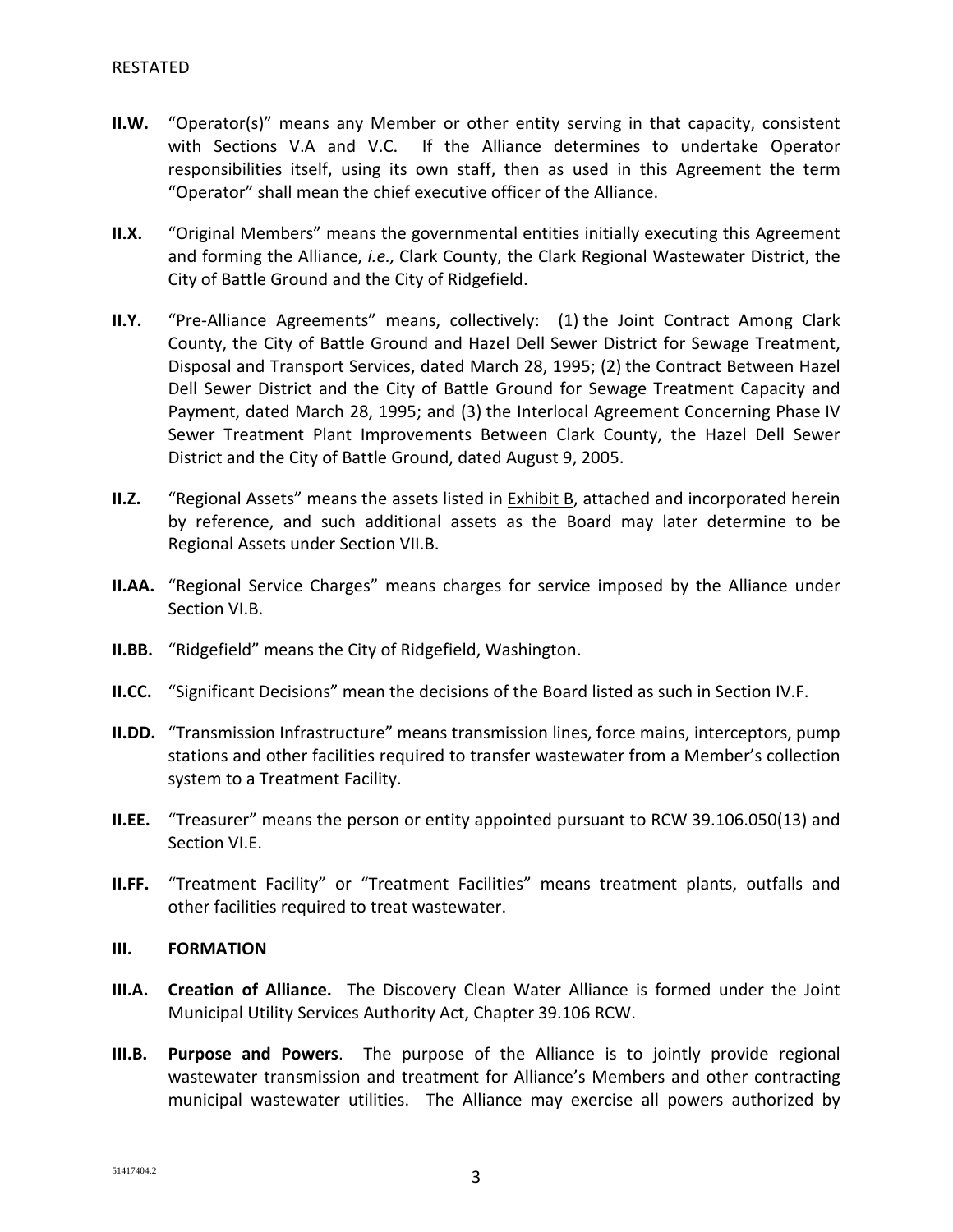Chapter 39.106 RCW, subject to the terms of this Agreement. The Alliance will provide all necessary wastewater Treatment Facilities and services for its Members, together with all necessary Transmission Infrastructure facilities and services for its Members who opt for those services. The Alliance may provide additional utility services as the Members may determine appropriate.

- **III.C. Name of Entity**. The name of the joint municipal utility authority formed under this Agreement is the Discovery Clean Water Alliance (the "Alliance").
- **III.D. Membership**. The membership of the Alliance is comprised of Clark County, the Clark Regional Wastewater District, the City of Battle Ground and the City of Ridgefield (collectively, the "Original Members"), together with any other municipal corporations providing wastewater services that later join pursuant to Section IV.G ("Additional Members").
- **III.E. Termination of Existing Agreements**. As of the Alliance Operations Date, the Pre-Alliance Agreements shall be terminated. All existing capacity rights of the Original Members under the terms of the Pre-Alliance Agreements are and will be transferred to each of the Original Members under this Agreement, subject to later adjustments under a future Capital Plan.

## **IV. ORGANIZATION STRUCTURE AND BOARD POWERS**

- **IV.A. Board Composition**. The Board of Directors of the Alliance consists of one Director and any alternate Directors appointed by each member. Directors and alternates must be elected officials of the appointing Member. More than one alternate may be appointed to serve on the Board when a Member's designated Director is unable to participate in a meeting, but only one Director from each Member may actively participate in a Board meeting at any time. The Members may appoint and remove their appointee Directors in such manner as they individually determine.
- **IV.B. Board Powers**. The Board shall exercise all policy, oversight and governance powers of the Alliance, and carry out responsibilities specified in this Agreement. The Board shall adopt appropriate rules, including Board rules and operating procedures.
- **IV.C. Board Officers and Legal Counsel**. Board officers will consist of a Chair, Vice-Chair and Secretary, and such other officers as the Board may deem appropriate. Legal counsel to the Alliance, if any, shall report directly to the Board.
- **IV.D. Board Committees and Advisory Boards**. The Board will create such committees and advisory boards as it deems appropriate, including committees to consider finance issues, maintenance and operations matters, and capital planning and infrastructure. Committees and advisory boards may include either Directors or non-Directors, or both.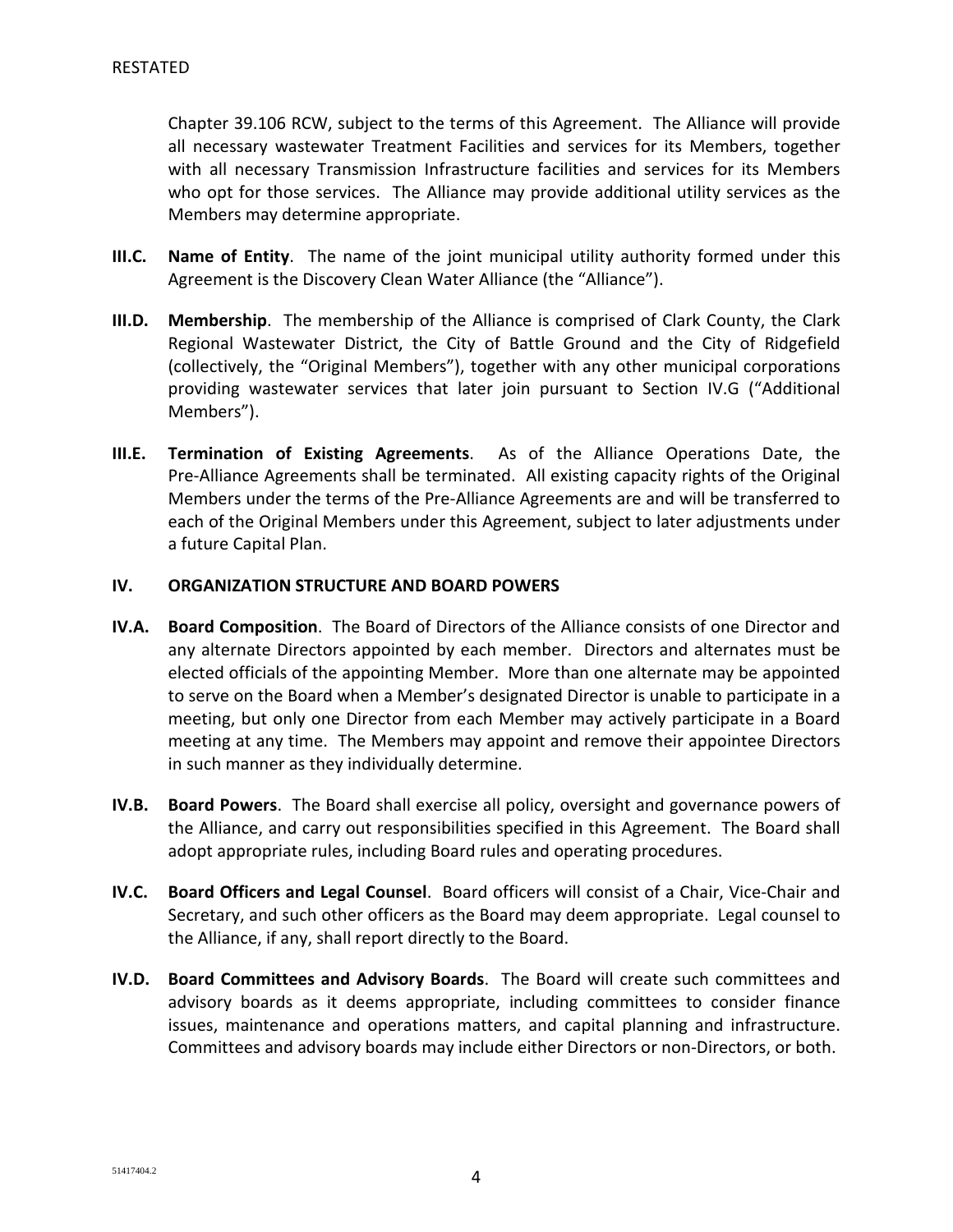- **IV.E. Board Meetings**. Notice of Board meetings must conform to the requirements of the Open Public Meetings Act (Chapter 42.30 RCW). Additional requirements regarding notice, preparation and distribution of agendas, minutes and conduct of meetings may be established by resolution or in rules adopted by the Board.
- **IV.F. Board Voting**. Significant Decisions of the Board require either a Dual Majority Vote or a Dual Super-Majority Vote (*i.e.,* a "House & Senate" system).
	- **IV.F.1.** "Significant Decisions" requiring a Dual Majority Vote are:
		- **IV.F.1.a.** The borrowing of money and the issuance of Bonds by the Alliance or by another entity (*e.g.,* by a Member) on behalf of the Alliance;
		- **IV.F.1.b.** A change in the identity of the Administrative Lead and/or Operator(s), whether a change to a different governmental entity or to the Alliance itself, except as otherwise provided in Section V.A;
		- **IV.F.1.c.** A change in the ownership of material Regional Assets, *i.e.*, the sale, lease, mortgage or other encumbrance, transfer, or disposal of any part of the Regional Assets that are used, useful or material in the operation of those Regional Assets and the provision of services, but excluding Regional Assets or portions thereof that have become unserviceable, inadequate, obsolete or unfit to be used in the operation of the Regional Assets, or are no longer necessary, material to or useful to the operation of the Regional Assets;
		- **IV.F.1.d.** The adoption of an Operating Budget;
		- **IV.F.1.e.** The adoption of a Capital Budget;
		- **IV.F.1.f.** The exercise of eminent domain by the Alliance; and
		- **IV.F.1.g.** The adoption and amendment of Alliance rules.
	- **IV.F.2.** "Significant Decisions" requiring a Dual Super-Majority Vote are:
		- **IV.F.2.a.** Amendments to this Agreement;
		- **IV.F.2.b.** Amendments to the Financial Policies;
		- **IV.F.2.c.** The adoption of a Capital Plan and the allocation of costs pursuant to any such Capital Plan, except that upon the request of any Member, the Dual Super-Majority Vote with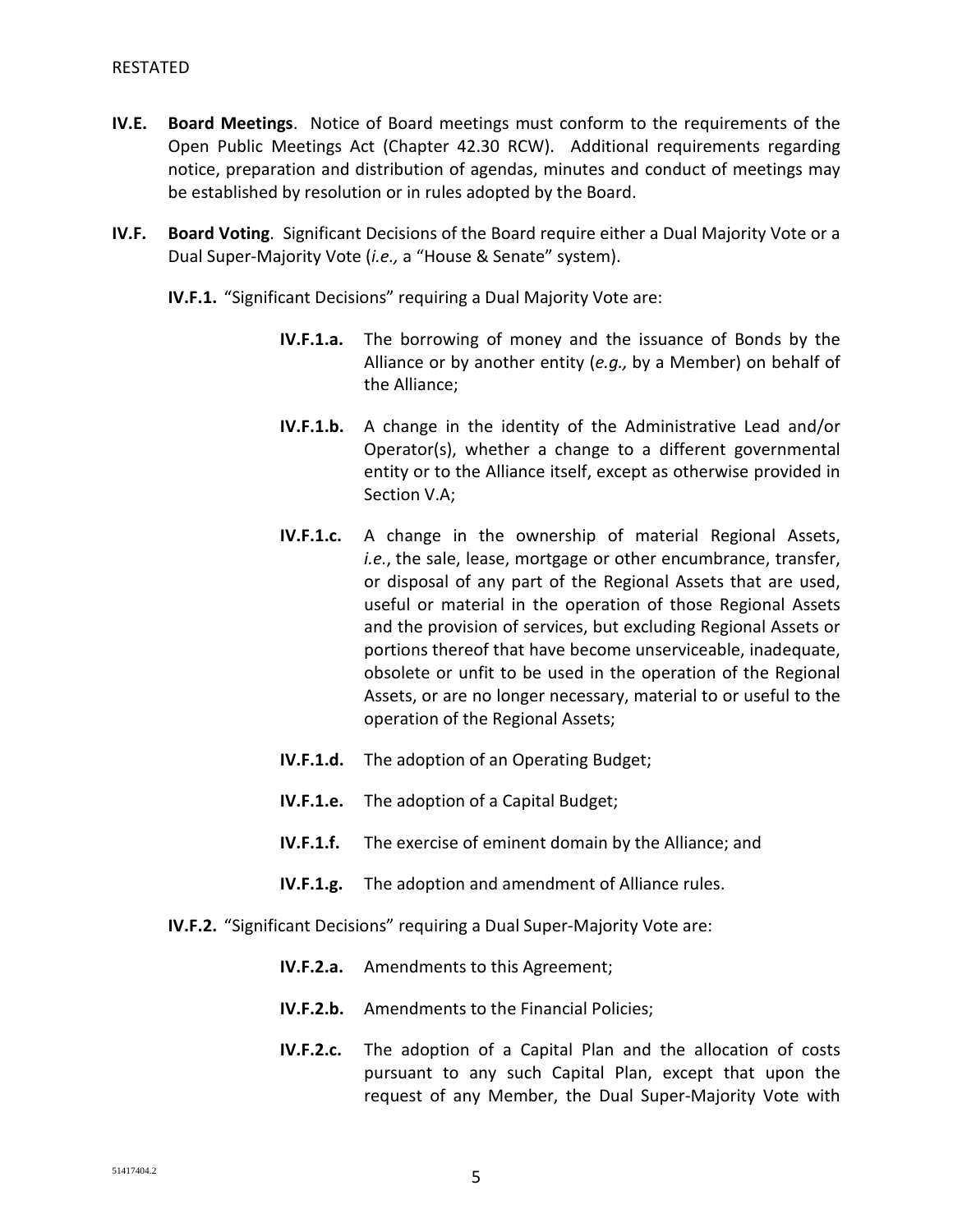respect to the portion of the Capital Budget for any discrete Regional Asset will be taken with only the Members served or to be served by that Regional Asset voting based on Allocated Capacity in that Regional Asset, and only their votes being considered in calculating the required 60%-or-more of allocated flow under the Dual Super-Majority Vote;

- **IV.F.2.d.** The material allocation or reallocation of treatment or transmission capacity (except that any reallocation that reduces an Original Member's capacity to less than the Allocated Capacity shown in Exhibit B shall require the agreement of that Original Member unless that Original Member is in default as described in Section VI.B.2);
- **IV.F.2.e.** The determination of the appropriate payment obligations of a withdrawing Member under Section IV.H;
- **IV.F.2.f.** Admissions of new Members (except as provided in Section IV.G); and
- **IV.F.2.g.** Termination of this Agreement (see Section IX).
- **IV.F.3.** If any Member is dissatisfied with a decision of the Board on a decision requiring a Dual Super-Majority vote, that Member may file with the Board Chair within 10 business days of the decision a request to refer the decision to mediation. The mediator shall be selected by the Board and approved by that Member. The mediator shall complete the mediation process within 30 days of the filing of the request, unless the Board and that Member agree to a longer period. If the Member is not satisfied with the outcome of the mediation process, that Member may file with the Board Chair within 10 business days of completion of the mediation process a request for mandatory final binding arbitration. The arbitrator shall be selected by the Board and approved by that Member. The arbitration hearing shall be completed within 45 days of the filing of the request for arbitration, unless the Board and that Member agree to a longer period. The arbitrator may reverse the Board's decision only if the arbitrator determines that Board's action was unlawful, arbitrary or capricious. Costs of mediation and arbitration will be divided equally between the Alliance and the Member requesting that mediation and/or arbitration.
- **IV.F.4.** Except as provided in Sections IV.F.2.d and VII.C, decisions that are not listed as Significant Decisions are made by majority vote of the Directors present and voting.
- **IV.F.5.** A Member may not exercise its voting rights so long as it is in default under Section VI.B.2.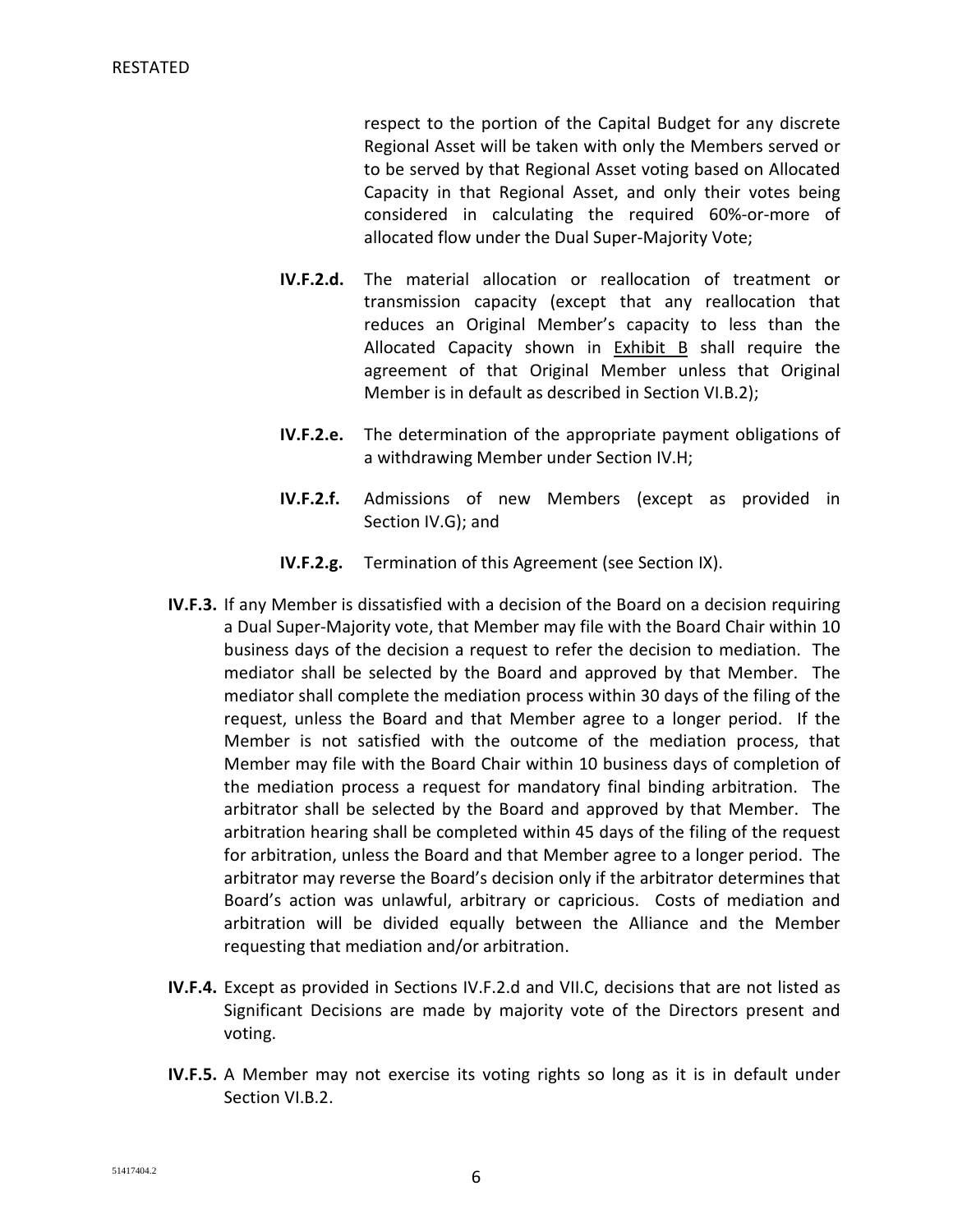- **IV.G. Additional Members**. The inclusion of each Additional Member requires a Dual Super-Majority Vote. Each Additional Member will be expected to "buy in" to the Alliance by paying for its allocable share of Regional Assets and/or by contributing Regional Assets, in such amounts as will be determined by the Board. However, if a city other than an Original Member assumes service to a portion of a Member water-sewer district that is served by the Regional Assets, and the portion assumed represents (cumulatively) more than five percent of that water-sewer district's then-current service as measured by Average Annual Flow, the assuming city automatically may become a Member upon its application to do so. A later reduction of Average Annual Flow to less than five percent will not affect that entity's membership status.
- **IV.H. Withdrawal of a Member**. In order to prevent remaining Members to be left with "stranded costs," if any Member withdraws it is responsible for the full cost of its withdrawal to the Alliance, including without limitation the payment or provision for payment of its allocable share of capital costs incurred (and Bonds issued) in anticipation of its needs while a Member, consistent with then-current Capital Plans and Capital Budgets. The Board, acting in its reasonable judgment, has the sole power to determine the appropriate payment obligations of a withdrawing Member. The Director representing a Member proposing to leave the Alliance may not vote on the determination of that leaving Member's payment obligations to the Alliance.
- **IV.I. Effects of Service Area Adjustments**. Upon a service area adjustment, if customers are shifted from one Member to another, the Members' respective capacities, voting rights (based on Allocated Capacity), and obligations shall automatically adjust accordingly.
- **IV.J. Public Records**. The Alliance will comply with the requirements of the State Public Records Law, Chapter 42.56 RCW.

# **V. ADMINISTRATION AND OPERATIONS**

**V.A. Administration and Operations: Allocation of Responsibilities**. Alliance staff (if any) and/or a service provider by contract with the Alliance, shall administer and manage the Alliance and the Regional Assets. (A service provider shall be referred to in this Agreement as "Administrative Lead"). Alliance staff (if any) and/or one or more service providers by contract with the Alliance shall operate the Regional Assets (the service providers shall be referred to individually or collectively in this Agreement as "Operator" or "Operators"). CRWWD shall serve as the initial Administrative Lead for at least five years after the Alliance Operations Date. Clark County shall serve as Operator of the Salmon Creek Wastewater Management System and the Battle Ground Force Main System and Ridgefield shall serve as Operator of the Ridgefield Treatment System (all as described in **Exhibit B**) for at least five years after the Alliance Operations Date. The initial designation of CRWWD as Administrative Lead and the initial designation of Clark County and Ridgefield as Operators may be adjusted upon the mutual agreement of the Board and the Member serving as Administrative Lead or as an Operator. The Board periodically, and at least every five years after the Alliance Operations Date shall review,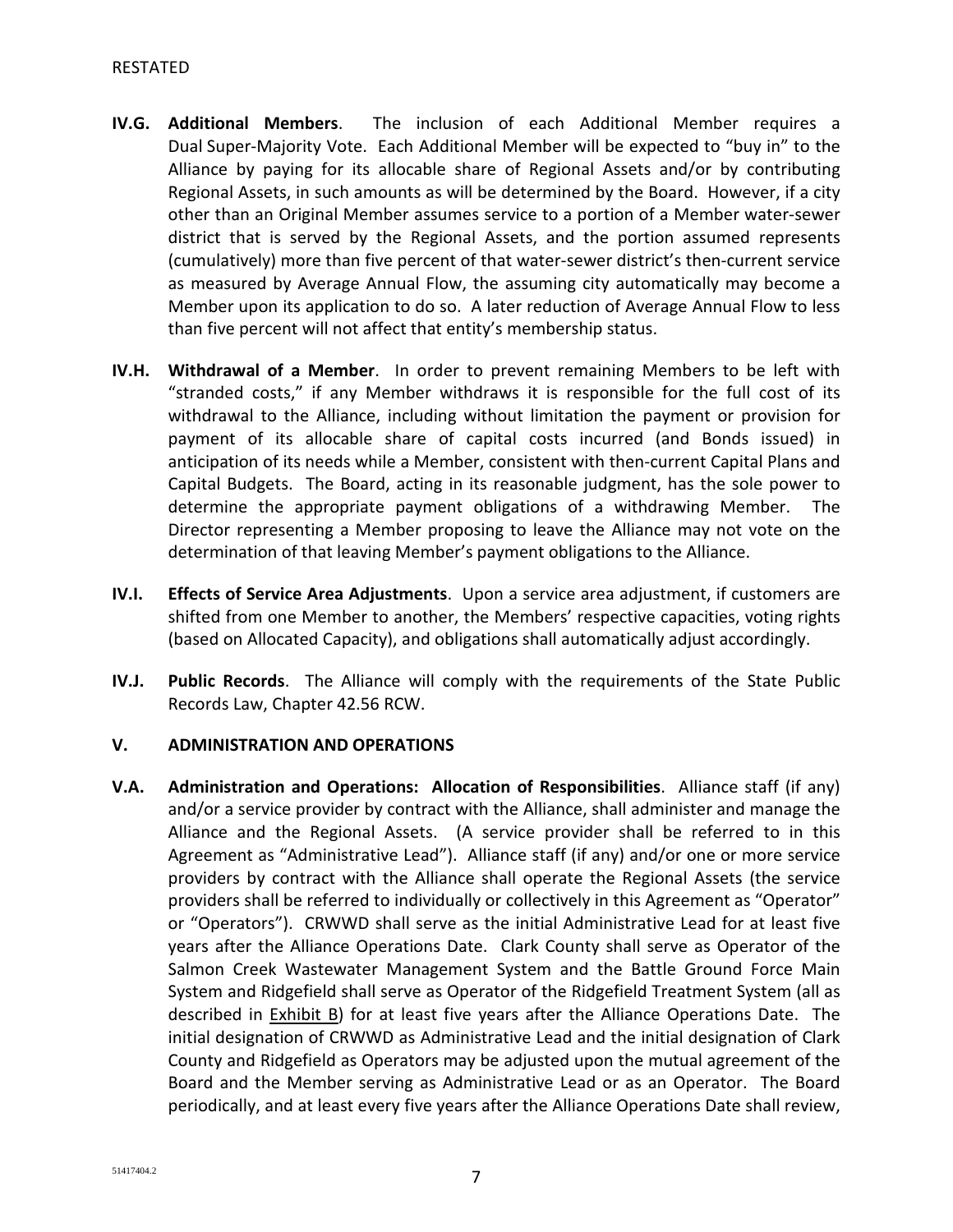and may adjust, Administrative Lead and Operator arrangements. Changes in Administrative Lead or Operator responsibilities shall take effect no sooner than the calendar year beginning at least 12 months after the decision to make the relevant change. In connection with the transfer of Administrative Lead or Operator responsibilities, the Alliance will use its best reasonable effort to provide that either the Alliance or the Member undertaking or contracting for the services provided by the Administrative Lead or Operator will hire each of the employees of the previous Administrative Lead or Operator who had previously performed the relevant services and who requests continued employment in that or a similar capacity.

- **V.B. Administrative Lead's Responsibilities**. Under the Board's direction, and consistent with Board policies, the Administrative Lead will administer and manage the overall affairs of the Alliance, other than operation of the Regional Assets. The Administrative Lead shall have full power and authority to control the hiring and designating of staff and consultants to carry out its administrative and management functions. The Administrative Lead will prepare and oversee preparation of Operating Budgets, Capital Plans, Capital Budgets, and proposed Regional Service Charges (based on the Financial Policies) for the Board's review and approval. The Administrative Lead will administer and manage capital planning and capital improvements, including but not limited to expansion and/or upgrade of existing Regional Assets and acquisition, construction and/or upgrade of new Regional Assets, except that for improvements to existing Regional Assets where the cost of improvements is below a specified amount determined by the Board, an Operator may be charged with responsibility for managing those improvement projects. The Administrative Lead will report regularly to the Board on the administration and management of the Alliance. Neither the Board, nor an individual Board member or a governmental Member other than the Member serving as Administrative Lead, shall direct the Administrative Lead to appoint or remove its staff or consultants, nor shall the Board, an individual Board member or a governmental Member (other than the Administrative Lead) give orders to any employee or consultant working for the Administrative Lead. This restriction does not prohibit the Board, in open session, from fully and freely discussing, with representatives or staff of the Administrative lead, anything pertaining to appointments and removals of staff or consultants. The Administrative Lead will coordinate actively with the Operators.
- **V.C. Operator's Responsibilities for Day-to-Day Operations**. Except as otherwise provided in this Agreement, and consistent with Board policies, the Operators will operate Regional Assets assigned to them. An Operator shall have full power and authority to control the operation of the Regional Assets for which it is responsible, including but not limited to hiring and designating of staff and consultants, making decisions on the use or application of processes, equipment and facilities and controlling other operating decisions. As part of its operational functions, an Operator will also manage capital improvements to existing Regional Assets it is operating where the cost of those improvements is below a specified amount determined by the Board. Neither the Board, nor an individual Board member or a governmental Member other than the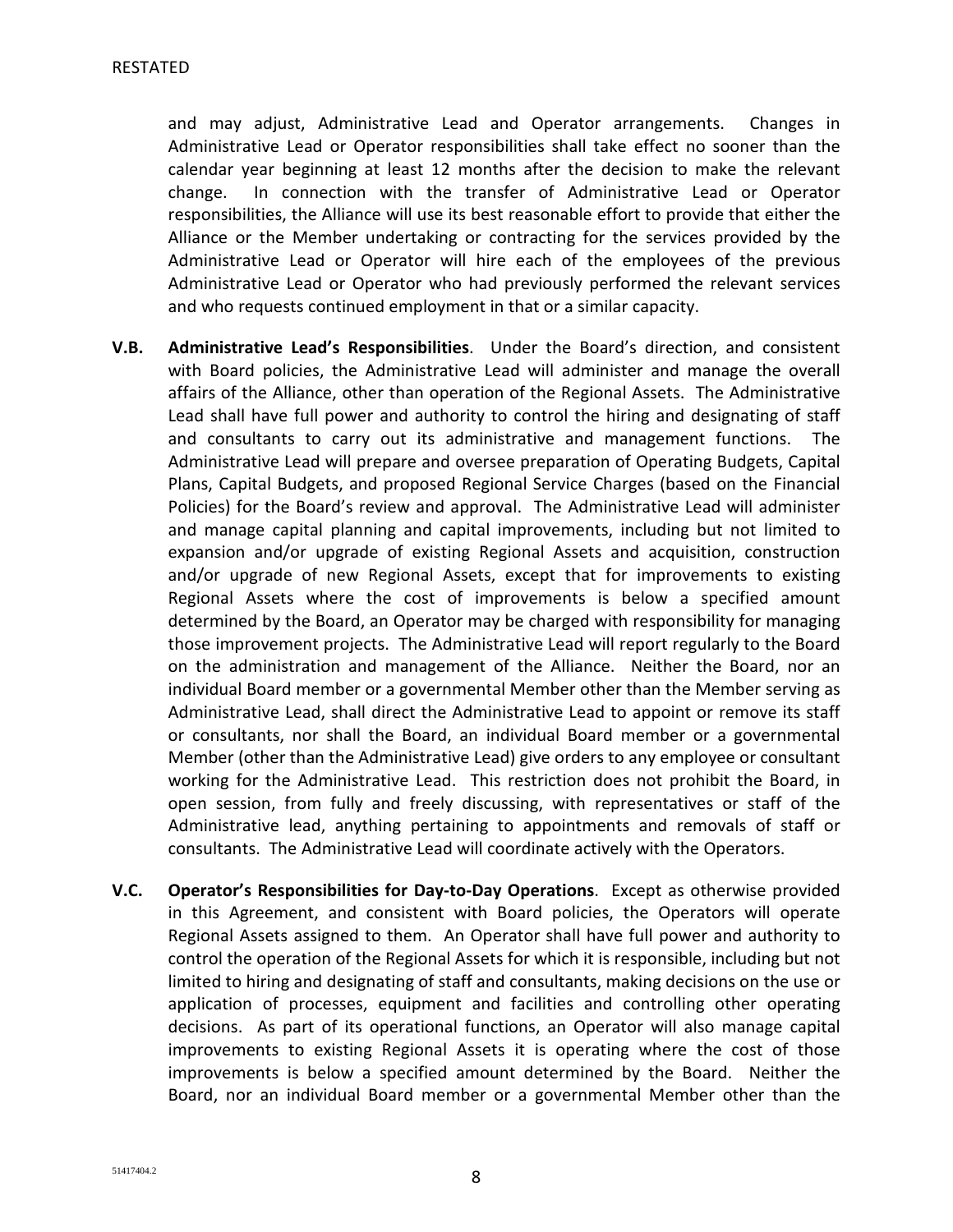Member serving as Operator, shall direct an Operator to appoint or remove its staff or consultants , nor shall the Board, an individual Board member or a governmental Member (other than the Operator) give orders to any employee or consultant working for the operator. This restriction does not prohibit the Board, in open session, from fully and freely discussing, with representatives or staff of the Operator, anything pertaining to appointments and removals of staff or consultants. The Operators will coordinate actively with the Administrative Lead and report regularly to the Board on the operations for which it is responsible.

- **V.D. Applicable Personnel Laws**. An Operator and/or an Administrative Lead shall apply personnel laws to its own employees in carrying out its responsibilities under this Agreement. To the extent that the Alliance directly employs personnel, the personnel laws pertaining to code cities under Chapter 35A.41 shall apply, and if any Member is a code city with a population of more than 20,000, then the provisions of RCW 35A.41.010 shall apply.
- **V.E. Public Works and Procurement Laws**. An Operator and/or an Administrative Lead other than the Alliance shall apply the public works and procurement laws applicable to that Operator's and/or Administrative Lead's form of government. If the Alliance is the Administrative Lead and/or the Operator of Regional Assets, in either or both of those capacities the Alliance shall apply the public works and procurement laws applicable to code cities under RCW 35A.40.210 and RCW 35.23.352. Consistent with RCW 35A.40.210, for purchases RCW 35.22.620 shall apply if any Member has a population of 20,000 or more, and otherwise the provisions of RCW 35.23.352 shall apply.
- **V.F. Eminent Domain Laws**. The Alliance will apply and exercise the powers of eminent domain under the laws applicable to code cities pursuant to Chapter 8.12 RCW. Notwithstanding the foregoing, if a Member that is an Operator or an Administrative Lead exercises eminent domain with respect to a Regional Asset or proposed Regional Asset, that Operator shall apply the eminent domain laws applicable to that Operator's form of government.
- **V.G. Surplus Property**. The Alliance will apply and exercise the powers respecting surplus property under the laws applicable to code cities pursuant to RCW 35A.11.010. Notwithstanding the foregoing, if a Member that is an Operator surpluses property with respect to a Regional Asset, that Operator shall apply the surplus property laws applicable to that Operator's form of government.
- **V.H. Regulatory Compliance**. The Alliance must operate and maintain Regional Assets consistent with state and federal laws and regulations.
- **V.I. Indemnification**. The Alliance will indemnify the Members, their officers and employees for damages caused by the willful misconduct or negligence of the Alliance, its officers, employees and agents.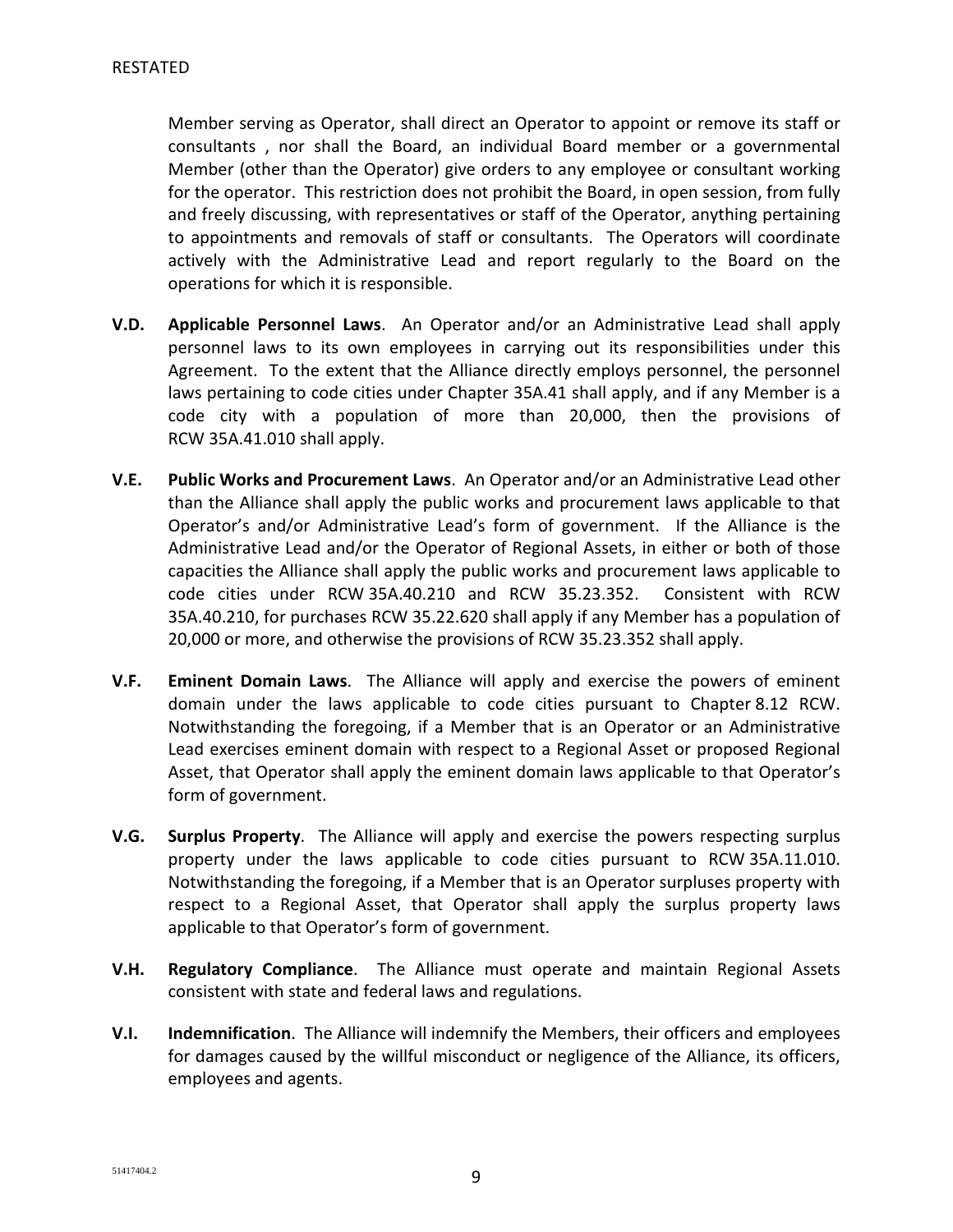- **V.J. Ethics**. The Alliance, its officers and employees (if any) shall be subject to the provisions of Chapter 42.23 RCW.
- **V.K. Rule Making.** Consistent with Section IV.F.1, the Board shall adopt and amend rules for the Alliance by resolution adopted by Dual Majority Vote.
- **V.L. Alliance Bonds.** When Bonds are issued by a Member on behalf of the Alliance, those Bonds shall be issued in accordance with the bond statute or statutes applicable to that Member. When Bonds are issued by the Alliance, those Bonds shall be issued in accordance with bond statute or statutes applicable to code cities, or bond statute or statutes applicable to water-sewer districts, as further specified by resolution of the Board.

## **VI. FINANCE, BUDGET AND REGIONAL SERVICE RATES**

**VI.A. Operating Budgets, Capital Plans and Capital Budgets**. An annual or biennial Operating Budget and periodic Capital Budgets will be prepared by Alliance staff or consultants (or, if there is a separate Administrative Lead, then by the staff of or consultants selected by that entity). Similarly, prior to Board action, comprehensive Capital Plans, including a renewal and replacement fund mechanism, will be periodically prepared by Alliance staff (or, if there is an Administrative Lead, by the staff of that entity in cooperation with staff of any Operator).

# **VI.B. Regional Service Charges for Regional Services.**

**VI.B.1.** The determination of Regional Service Charges paid by Members shall be consistent with the Financial Policies attached as Exhibit A. Unless determined otherwise by the Board of Directors, a basic principle of the Financial Policies is that each Member's responsibility for Regional Asset operating costs will be based on actual use of regional services during the previous year or years, as measured by Average Annual Flow, and that each Member's responsibility for capital costs will be based on agreed-upon Allocated Capacity as set forth in Exhibit B, as it may be amended from time to time. (By way of illustration, if Clark County does not contribute any flow to the Regional Facilities and does not plan to do so, it will not be responsible for either operating costs or capital costs.) Administrative costs of the Alliance not related directly to the day-to-day operations or capital costs will be determined by Treatment Facilities Allocated Capacity. A Member shall not be responsible for paying Regional Service Charges with respect to Regional Assets that are not used for service to that Member or in which that Member has no Allocated Capacity. Annual or biennial adjustments to Regional Service Charges based on changes in capital and operating requirements, revenues, and other factors, will be proposed by consultants and staff of the Administrative Lead, provided to the appropriate committee or committees for review and comment, and then provided to the Board for its consideration and action.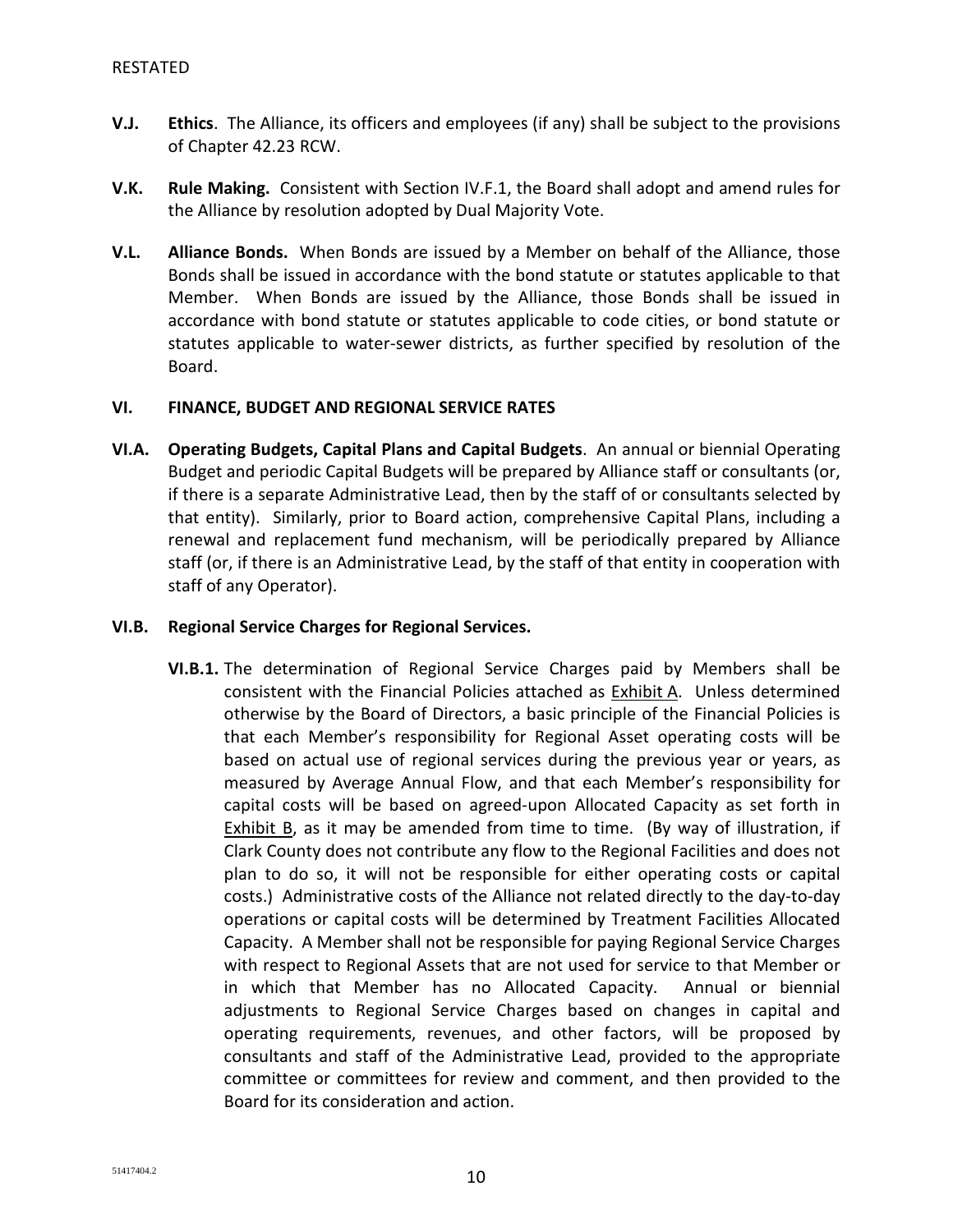- **VI.B.2.** The Alliance shall provide each Member with periodic invoices showing the Regional Service Charges payable by that Member for the billing period and the due date. Invoices shall be provided monthly or on other such periodic schedule as determined by the Board, but no more frequently than monthly nor less frequently than once every six months. The Board will determine a due date for all invoices. Payment of any and all invoices shall be due and payable on or before the due date, and shall be made by electronic, ACH, wire transfer or such other means as are agreed to by the Alliance and the Member. If a treasurer, trustee, fiscal agent or escrow agent is appointed in connection with the issuance of Bonds, the Alliance may require, and specify on the invoice, that certain amounts be provided directly to that entity, and the Member shall pay those amounts in the manner and to the entity so specified. If full payment of any invoice is not received on or before the due date, such payment shall be considered past due and a late payment charge shall accrue for each day that the invoice remains unpaid. The late payment charge shall equal the product of the unpaid amount and an interest rate established by the Board, plus an additional penalty established by the Board. Late payment charges shall continue to accumulate until the unpaid amount of the invoice and all late payment charges are paid in full. Further, if an invoice or any portion thereof remains unpaid for more than 60 days after the due date, the relevant Member shall be deemed in default, and the Alliance may pursue any legally available remedy at law or equity for the unpaid amount, including without limitation specific performance and collection of the late payment charge. The Alliance's right to enforce payments in this regard may be assigned to a treasurer, trustee, credit enhancement provider or other entity. If a Member is in default as described in this subsection VI.B.2, that Member shall have no right to vote on any matter before the Board until the default is fully remedied and the other Members are fully reimbursed for payments made in lieu of the defaulting Member.
- **VI.B.3.** If any Member disputes all or any portion of an invoice, it shall notify the Alliance immediately upon receipt. If the Alliance does not concur, the Member shall remit payment of the invoice in full, accompanied by written notice to the Alliance indicating the portions of the invoice that the Member disputes and the reasons for the dispute. The Member and the Alliance shall make a good faith effort to resolve such dispute. If the Member fails to remit payment of the invoice in full pending resolution of the dispute, the Alliance may reduce or suspend the relevant services until the invoice and any late payment charges are paid. Further, the prevailing party in an action relating to the collection of that invoice shall be entitled to reasonable attorney fees and costs. If a Member substantially prevails in challenging Regional Service Charges that have been imposed, it will be repaid any overpayment together with interest computed at the interest rates earned by the State's local government investment pool. Whether a Member "substantially prevails" must be determined through the dispute resolution process, including a determination by a court or arbitrator.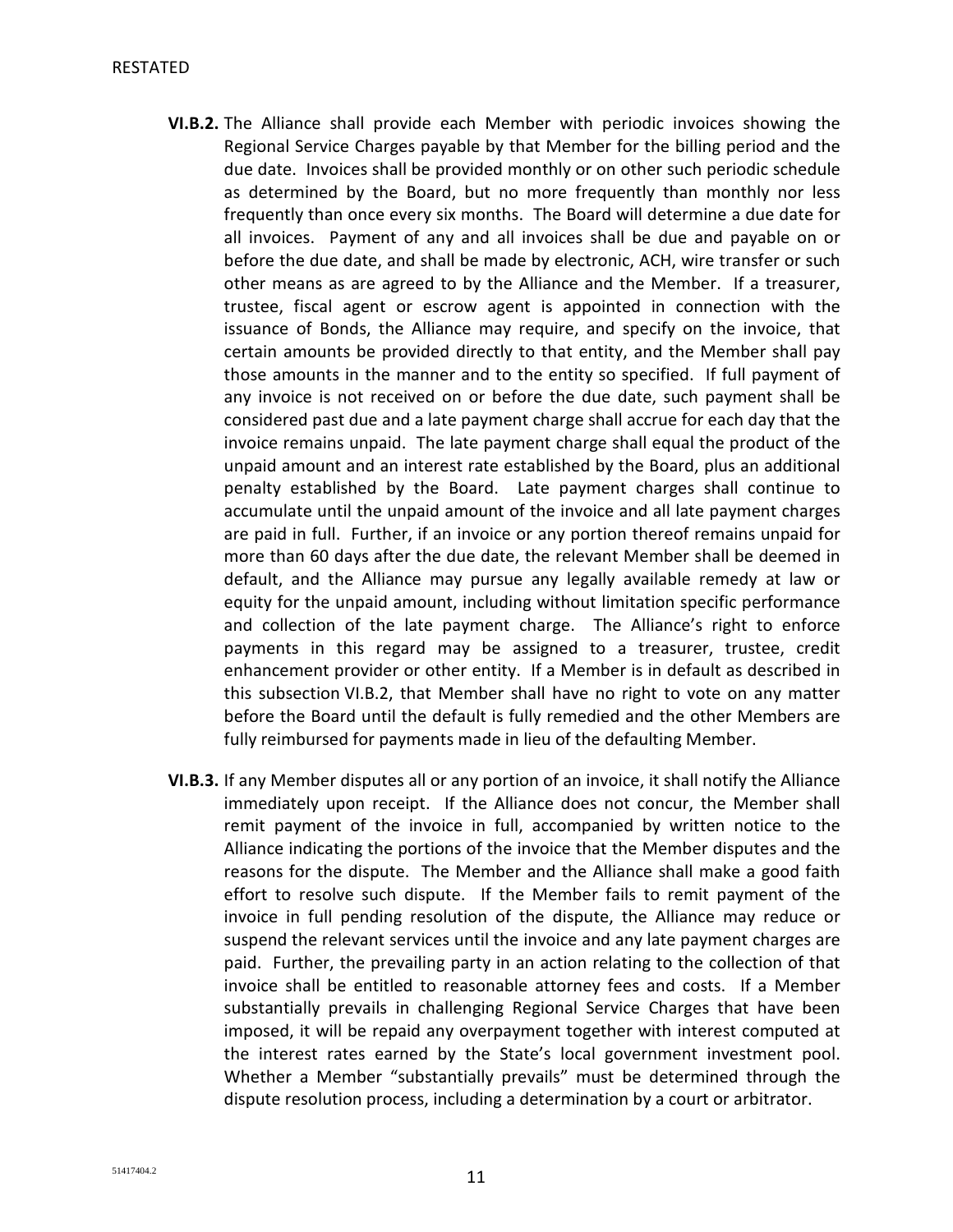- **VI.B.4.** Upon an event of default as described in subsection VI.B.2 (*i.e.*, if a Member fails to pay an invoice within 60 days after the due date), the other Members that are also served by the Regional Assets providing the service for which Regional Service Charges are unpaid, shall promptly pay the Alliance (in addition to Regional Service Charges otherwise due) the defaulting Member's Regional Service Charges in proportion to those other Members' Allocated Capacity (amongst themselves) of Regional Service Charges for service provided by those relevant Regional Assets. A Member shall not be responsible for paying a share of a defaulting Member's Regional Service Charges if and to the extent that the non-defaulting Member is not served by a Regional Asset that is used for service to the defaulting Member. The payment of a proportionate share of the existing defaulted Regional Service Charges by Members shall not relieve the defaulting Member of its liability for those payments. The Alliance shall have a right of recovery from the defaulting Member on behalf of the Members assuming the defaulting Member's obligations. The Alliance may commence such suits, actions or proceedings at law or in equity, including but not limited to suits for specific performance, as may be necessary or appropriate to enforce the obligations of this Agreement against any defaulting Member. The Alliance's right to enforce payments in this regard may be assigned to a treasurer, trustee, credit enhancement provider or other entity. Amounts recovered by the Alliance as payment of amounts due may be passed through to the Members assuming obligations in proportion to the share that each assumed, either in cash or in credit against future Regional Service Charges, as the Board shall determine. The prevailing party in any such suit, action or proceeding shall be entitled to recover its reasonable attorney fees and costs. To the extent that a Member is in default and its Regional Service Charges are paid by other Members, until the default is fully remedied and the other Members are fully reimbursed for payments made in lieu of the defaulting Member, those other Members shall have a right to the allocated capacity of the defaulting member in proportion to the payments they have made. Nothing in this Section VI.B.4 shall prevent a Member from entering into additional arrangements under which it agrees to provide assistance to another Member with respect to payment obligation under this Agreement.
- **VI.C. Contract Rates and "Spot Rates**.**"** Rates paid by non-Members under a contract with the Alliance will be determined in accordance with the relevant contract. Rates paid by non-Members without a contract will be determined by the Board.
- **VI.D. Finance and Borrowing**. Borrowing for costs of Regional Assets, or for operating costs of the Alliance may be carried out either by the issuance of Bonds by the Alliance itself, or by or through any Member (on behalf of the Alliance or on behalf of that or another Member). The specific approach for any Alliance financing will be determined by the Board, based on the Board's determination of the best approach for producing the lowest interest rates, and other factors the Board deems relevant. The terms of Bonds, including such amounts, maturity dates, interest rates, covenants, debt service reserve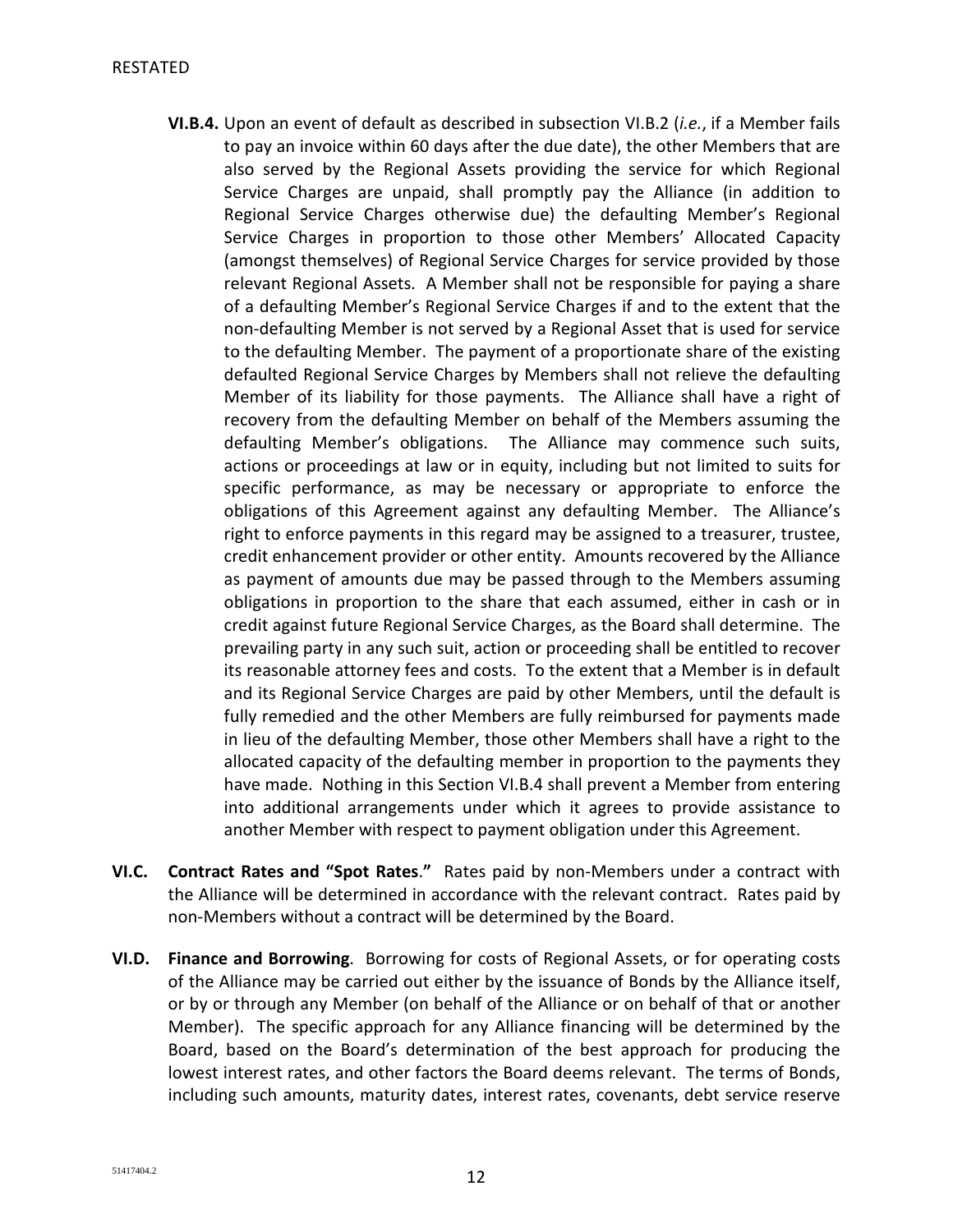requirements, rate stabilization mechanisms, and other terms and conditions, shall be approved by the Board. Any Member may determine to provide for the payment of its share of capital costs with available cash or by financing those costs independently of the Alliance. For the purpose of assisting the Alliance in financing and providing service through Regional Assets, any Member may, with or without payment or other consideration, loan or transfer funds, or provide credit support, to the Alliance or to another Member.

- **VI.D.1.** For as long as any Bonds are outstanding that are payable from net Alliance revenue (or any portion thereof) are outstanding, the Alliance irrevocably pledges to establish, maintain and collect all Regional Service Charges in amounts sufficient to pay when due the principal of and interest on the Bonds (and, if the Bonds are issued by a Member or entity other than the Alliance, in addition to the foregoing pledge, to pledge to make timely payments to that issuer for the payment of principal of and interest on the Bonds), together with amounts sufficient to satisfy all debt service reserve requirements, debt service coverage requirements, and other covenants with respect to the Bonds.
- **VI.D.2.** Each Member hereby irrevocably covenants that, consistent with the Financial Policies, it shall establish, maintain and collect rates, fees or other charges for wastewater and other services, facilities and commodities related to the services it receives from the Alliance and its own wastewater utility, and maintain reserves it deems appropriate, at levels adequate to provide revenues sufficient to enable the Member to: (a) make the payments required to be made under this Agreement; and (b) pay or provide for payment of all other charges and obligations payable from or constituting a charge or lien upon such revenues. Each Member hereby acknowledges that this covenant may be relied upon by Bond owners, consistent with this Agreement. Each Member shall pay the Regional Service Charges imposed on it whether or not the Regional Assets to be financed through the issuance of Bonds are completed, operable or operating, and notwithstanding the suspension, interruption, interference, reduction or curtailment in the operation of any Regional Assets for any reason whatsoever, in whole or in part. Regional Service Charges shall not be subject to any reduction, whether by offset or otherwise (except consistent with Section VI.B), and shall not be conditioned upon the performance or nonperformance of any Member, or of any entity under this or any other agreement or instrument. If, in connection with the issuance of obligations, any Member establishes a new lien position on revenues relating to its wastewater utility, that Member shall (x) covenant in its bond authorizing document(s) that the amounts to be paid to Alliance as Regional Service Charges shall be treated as part of that Member's internal operation and maintenance costs payable prior to debt service on those obligations; and (y) provide in its bond authorizing document(s) that the Member may, without being required to deposit money into its own bond fund, lease, convey, transfer, assign assets to the Alliance, or otherwise make assets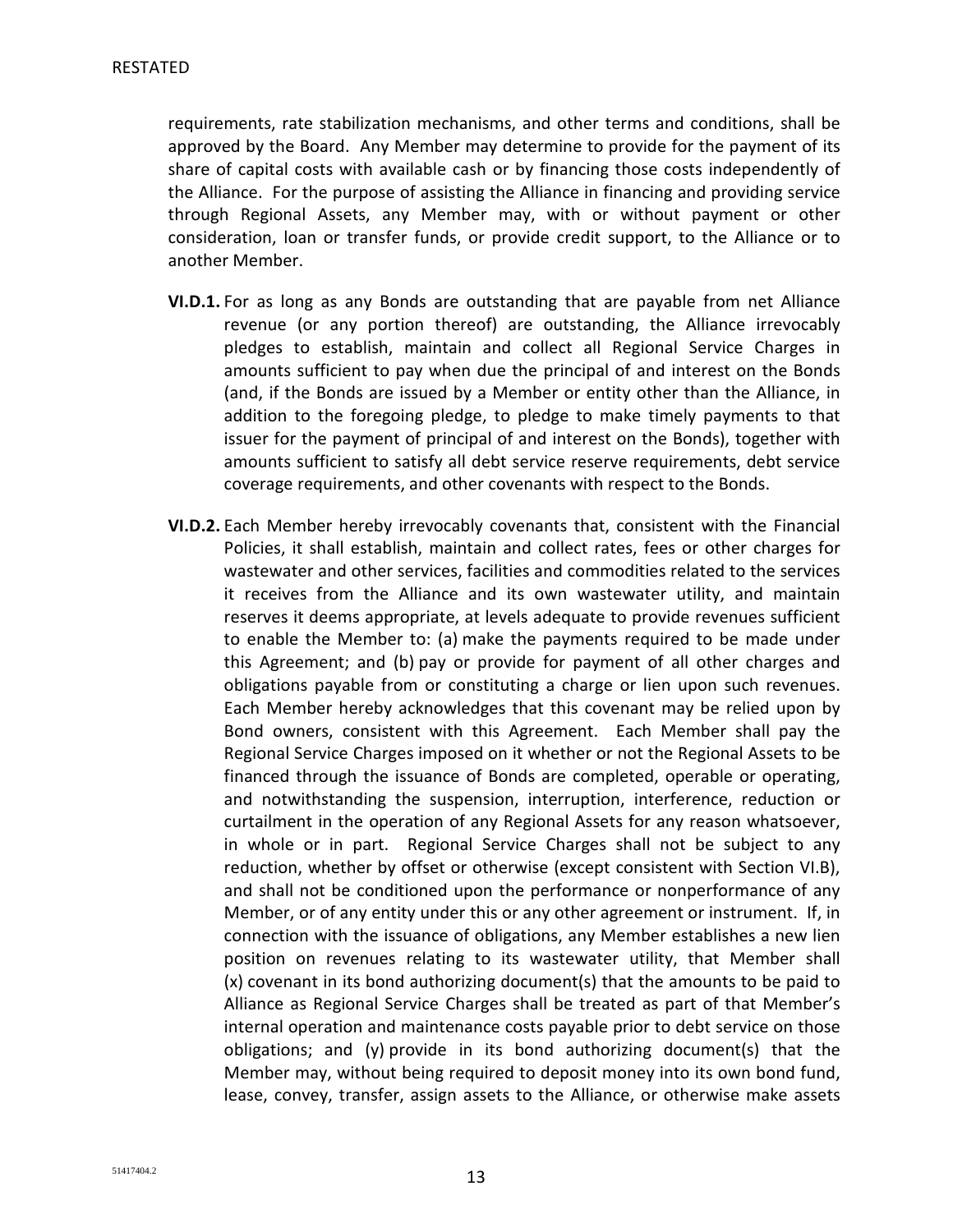available to the Alliance, where those assets will serve as Regional Assets to provide service to the Members. If any Member has existing outstanding revenue obligations relating to its wastewater utility, it shall include substantially similar "springing covenants" in the documents relating to any new parity obligations.

- **VI.D.3.** To meet the requirements of United States Securities and Exchange Commission ("SEC") Rule 15c2-12(b)(5) (the "Rule") as applicable to participating underwriter for any Bonds and any obligation of each Member as an "Obligated Person" under the Rule, the Alliance and each Member agree to make an appropriate written undertaking, respectively, for the benefit of holders of the Bonds consistent with the requirements of the Rule.
- **VI.E. Treasurer**. The Treasurer shall be appointed from time to time by resolution of the Board, consistent with the provisions of RCW 39.106.050(13).
- **VI.F. Applicable Lien Laws**. If the Alliance provides direct retail services (*i.e.,* not through or on behalf of a Member), the Alliance will apply and exercise the powers of a water-sewer district under RCW 57.08.081 or other applicable water-sewer district law.

### **VII. ASSETS AND LIABILITIES**

- **VII.A. Ownership of Regional Assets**. Initial Regional Assets are listed in Exhibit B. The initial assumption, subject to adjustment or exception in a Capital Plan, is that Member assets that materially serve more than one Member will become Regional Assets. Regional Assets will be transferred to and owned by the Alliance on behalf of and for the benefit of its Members. In order to provide regional services, the Alliance also may, by contract, operate assets owned by any Member or other entity, in conjunction with Regional Assets. In the event that Regional Assets are no longer necessary, material to or useful to the Alliance, those assets will be sold, retired and/or distributed as the Board deems appropriate.
- **VII.B. Acquisition of Regional Assets**. The Alliance will receive Regional Assets from its Members. Other Regional Assets may be contributed by Members or new Members who will receive, in exchange, a credit against the capital component of rates. Regional Assets may also be constructed or otherwise acquired by the Alliance. The Board may determine that facilities or other assets constitute Regional Assets, may add them to the list on Exhibit B, and the addition of assets to that list shall not constitute an amendment of this Agreement.
- **VII.C. Distribution of Assets Upon Dissolution.** Regional Assets not subject to disposition pursuant to a contract among Members or a contract with another person or entity, shall, unless the Members unanimously determine otherwise, be distributed based on the original ownership of the Asset by a Member prior to transfer to the Alliance, and then, if the asset was not previously owned by a Member, based on the physical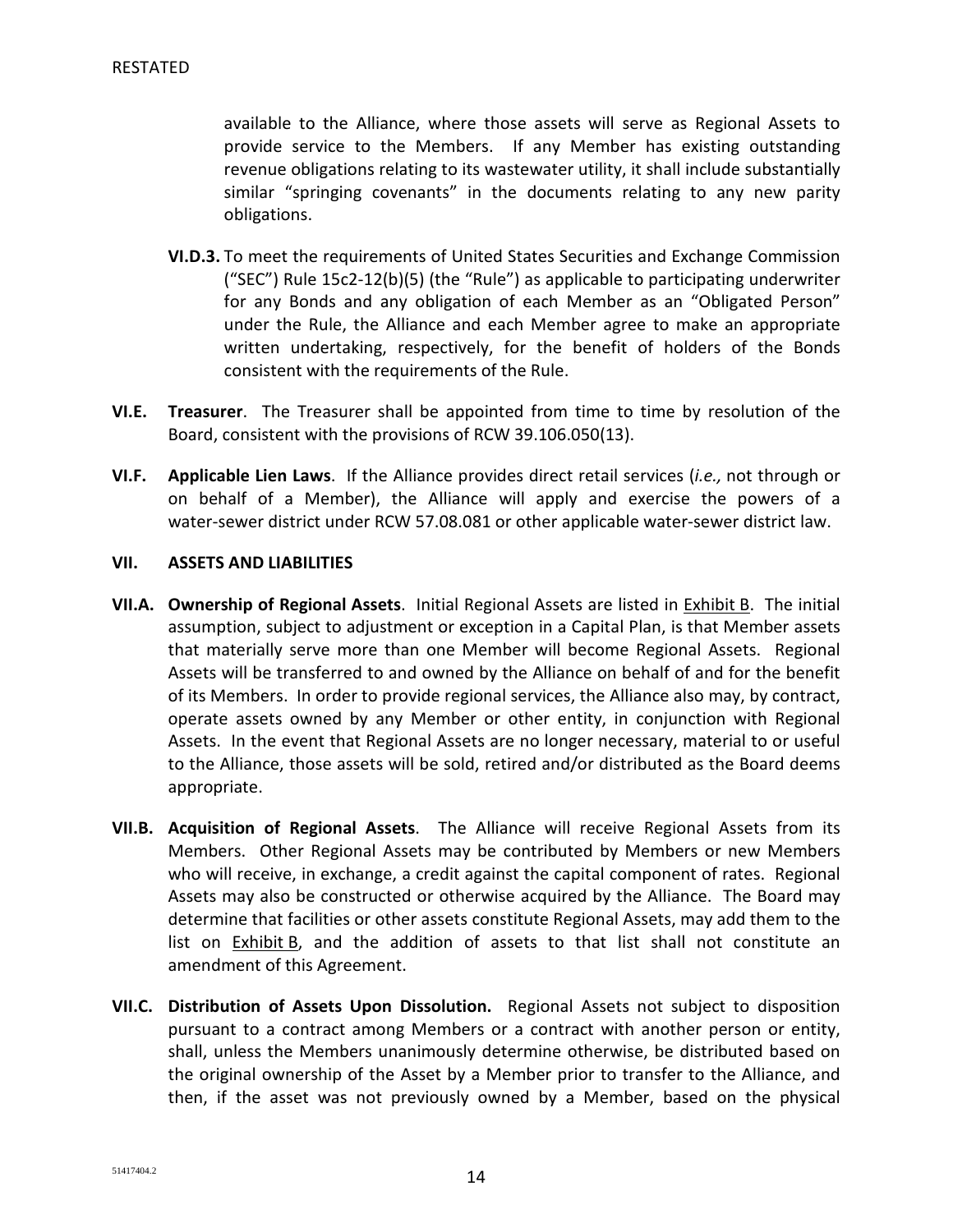location of an asset within a Member jurisdiction other than Clark County. Notwithstanding the foregoing, upon dissolution the Salmon Creek Wastewater Management System (*i.e.*, the Regional Assets owned by Clark County at the time of formation) shall not be transferred to Clark County unless Clark County chooses to receive that asset. Instead, the Salmon Creek Wastewater Management System shall become jointly owned by Members on the basis of tenants-in-common, with ownership percentages based on allocated capacity shares as of date of dissolution.

**VII.D. Liabilities**. The Board may cause the Alliance assume certain liabilities in connection with the receipt of Regional Assets, and may also create or assume liabilities consistent with Section VI.D.

## **VIII. DISPUTE RESOLUTION**

- **VIII.A.** Except as provided in Sections IV.F.3 and VI.B.3, whenever any dispute arises between the Members or between the Members and the Alliance (referred to collectively in this Article as the "parties") under this Agreement which is not resolved by routine meetings or communications, the parties agree to seek resolution of such dispute by the process described in this Article. This provision shall not prevent the parties from engaging in any alternative dispute resolution process of their choosing upon mutual agreement.
- **VIII.B.** The parties shall seek in good faith to resolve any such dispute or concern by meeting, as feasible. The meeting shall include the Chair of the Board and the representative(s) of the Member(s) involved in the disputed matter, such representative(s) to be designated by the Member(s) involved. If the Chair is a Director from a Member involved in the disputed matter, an alternate Director from a Member determined by the Board to be the most neutral Member with respect to the disputed matter, shall participate in the meeting in lieu of the Chair.
- **VIII.C.** If the parties do not come to an agreement on the dispute or concern, any party may demand mediation through a process to be mutually agreed to in good faith between the parties within 30 days, which may include binding or nonbinding decisions or recommendations. The mediator(s) shall be individuals skilled in the legal and business aspects of the subject matter of this Agreement. The parties shall share equally the costs of mediation and assume their own costs.
- **VIII.D.** If the parties are unable to reach a mutually agreeable solution as a result of mediation under change to Section VIII.C, the conflict resolution procedures in this Article will be exhausted and the parties may pursue any and all available remedies under applicable law. Nothing in this section shall prevent the parties from agreeing to arbitration, including binding arbitration, if they choose to do so.
- **IX. TERM AND TERMINATION.** Term of agreement is perpetual, and may be terminated by Dual Super-Majority Vote. Termination of the Alliance is subject to rights of owners or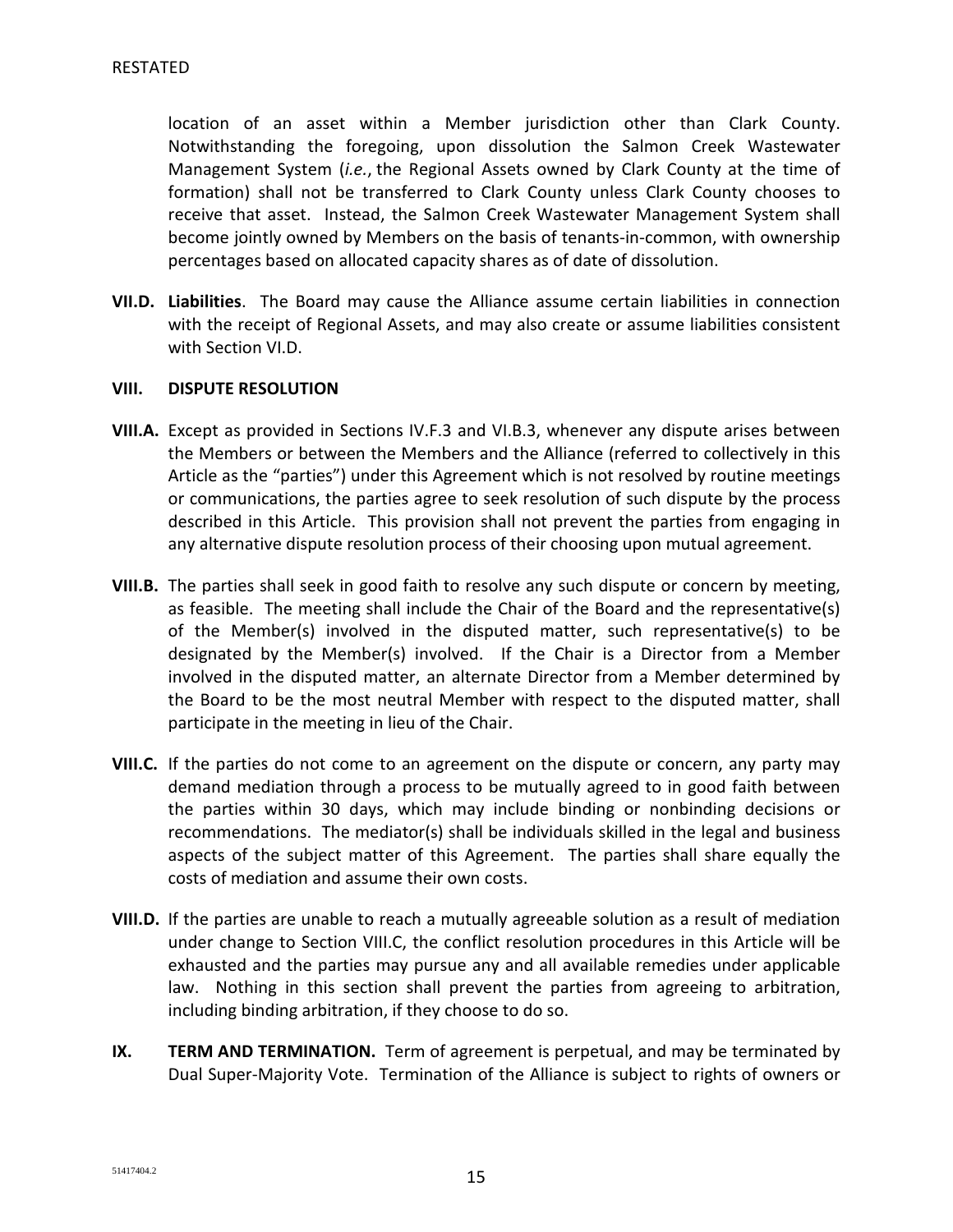holders of outstanding Bonds and other obligations made or issued by or on behalf of the Alliance.

## **X. MISCELLANEOUS**

- **X.A. Applicable Law and Venue**. This Agreement shall be governed by and construed in accordance with the laws of the State of Washington. Venue shall be in the Superior Court for the State of Washington in Clark County.
- **X.B. No Third Party Beneficiaries**. There are no third-party beneficiaries to this Agreement except for the rights of owners of Bonds as provided in Section VI.D. No person or entity other than a party to this Agreement shall have any rights hereunder or any authority to enforce its provisions, and any such rights or enforcement must be consistent with and subject to the terms of this Agreement.
- **X.C. Severability**. The invalidity of any clause, sentence, paragraph, subdivision, section, or portion thereof, shall not affect the validity of the remaining provisions of this Agreement.
- **X.D. Entire Agreement**. This Agreement constitutes the entire and exclusive agreement between the parties relating to the specific matters covered in this Agreement. All prior or contemporaneous verbal or written agreements, understandings, representations or practices relative to the foregoing are superseded, revoked and rendered ineffective for any purpose. This Agreement may be altered, amended or revoked only in writing and only subject to Section IV.F. No verbal agreement or implied covenant may be held to vary the terms of this Agreement, any statute, law or custom to the contrary notwithstanding.
- **X.E. Filing**. As provided by RCW 39.106.030, this Agreement shall be filed prior to its entry in force with the Secretary of State.
- **X.F. Execution**. This Agreement may be executed in one or more counterparts.

*[The remainder of this page intentionally left blank]*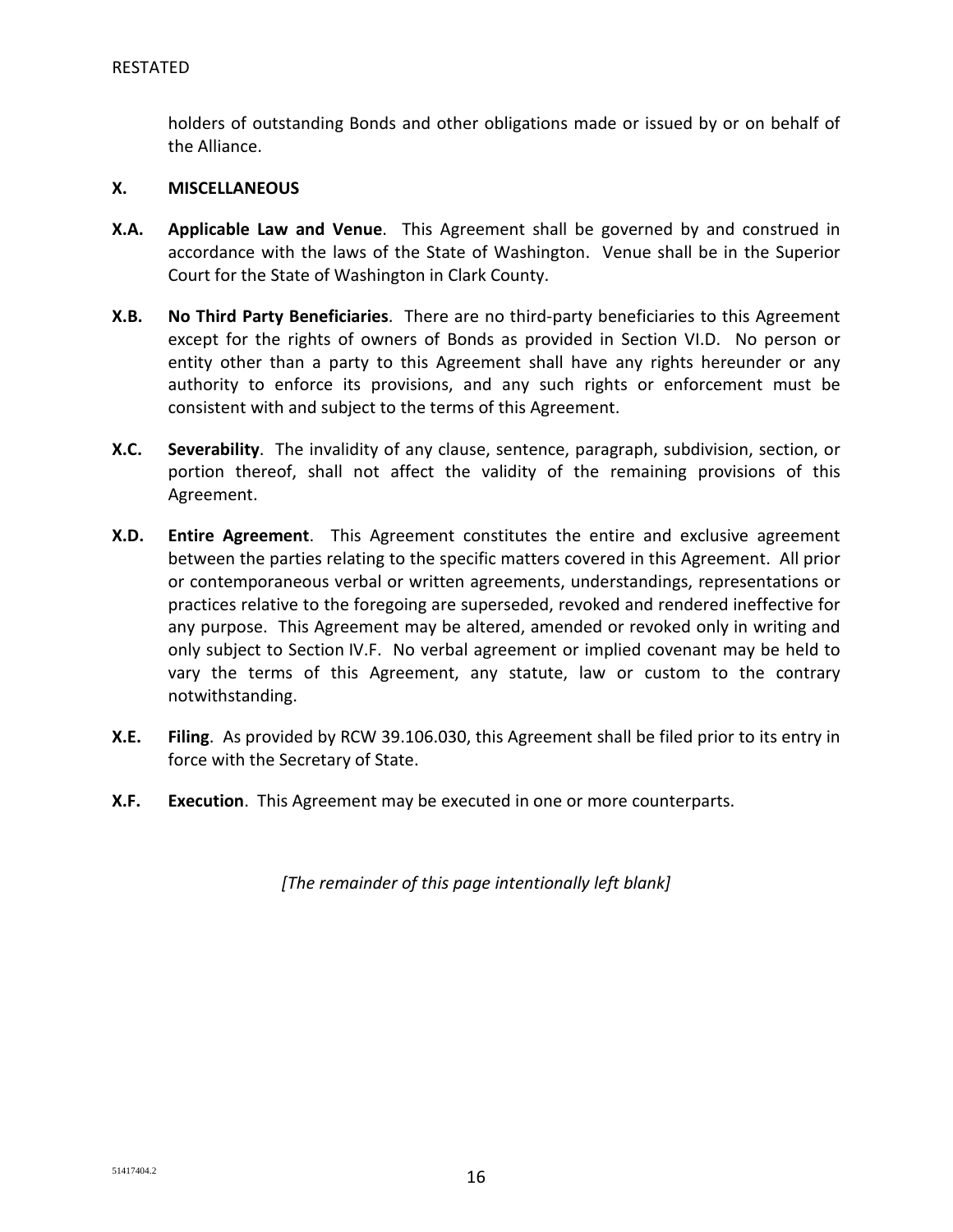### **RESTATED**

| <b>CITY OF BATTLE GROUND</b><br>By: Solltette<br><b>City Manager</b><br>Date: $9 94 13$<br>Attest:<br>By: Jamara Junk<br>Approved as to Form:<br>By: Battle Ground City Attorney           | <b>CLARK REGIONAL WASTEWATER</b><br><b>DISTRICT</b><br>General Manager<br>By:<br>Date: $9 - 25 - 12$<br>Attest:<br>By: Tum This<br>Clerk to the Board<br>Approved as to Form:<br>By: MAR A ALLACION       |
|--------------------------------------------------------------------------------------------------------------------------------------------------------------------------------------------|-----------------------------------------------------------------------------------------------------------------------------------------------------------------------------------------------------------|
| <b>CLARK COUNTY</b><br>By: Paul Paul<br>Date: $10/3/12$<br>Attest:<br>By: <i>Juna Pedline</i><br><i>Deputy</i> County Clerk of Board<br>Approved as to Form:<br>By: Colark County Attorney | CITY OF RIDGEFIELD<br>By:<br><b>City Manager</b><br>Date: $9-37-12$<br>Attest:<br>By: clear Assancer<br>City Clérk<br>Approved as to Form: ()<br>2. Similar<br>By: Chm<br><b>Ridgefield City Attorney</b> |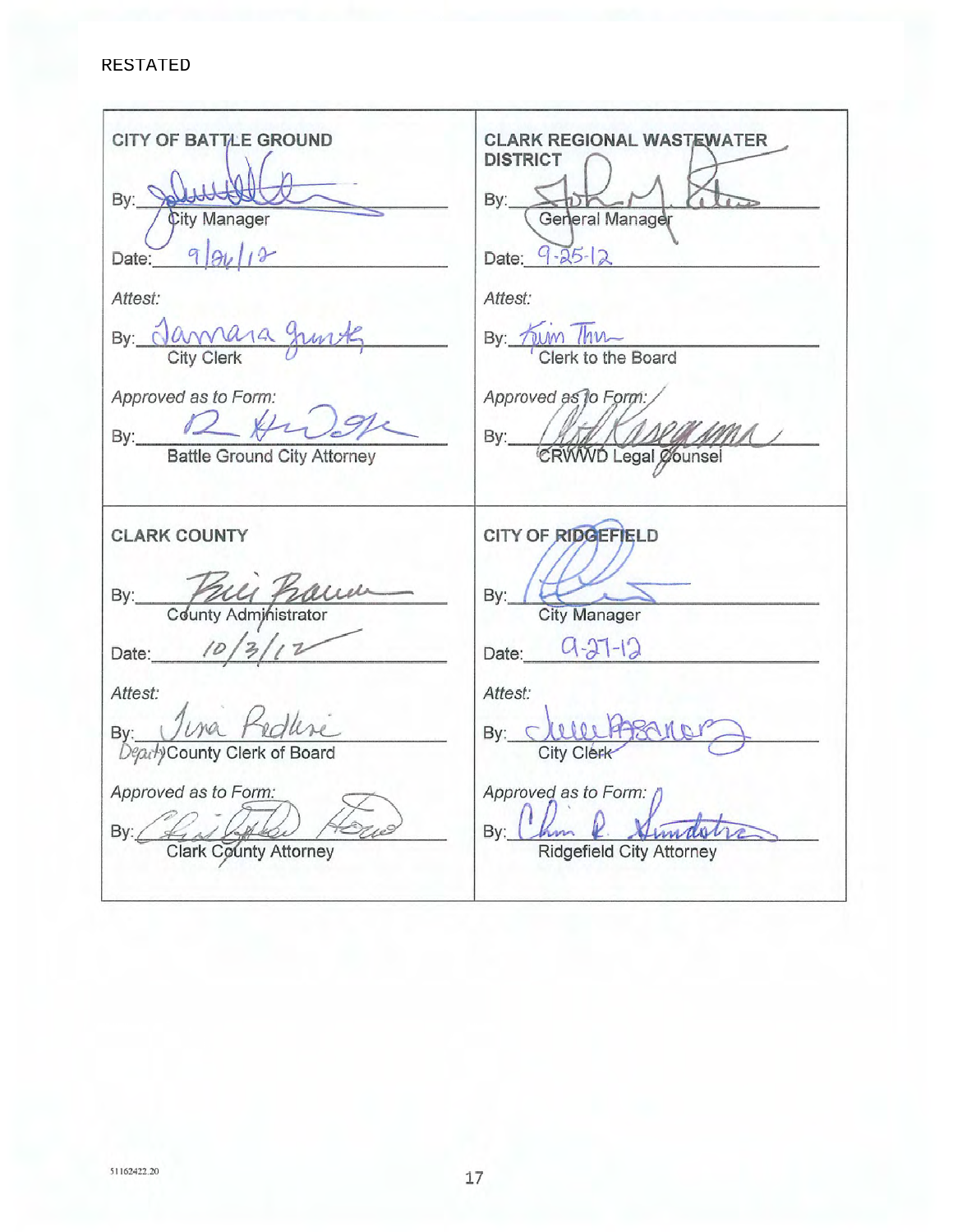# **EXHIBIT A**

## **FINANCIAL POLICIES**

**RESERVES**: Reserve balances are funds that are set aside for a specific project, task, covenant requirement, and/or emergency. These balances are maintained in order to meet short-term cash flow requirements, while at the same time minimizing the risk associated with meeting financial obligations and continued operational needs under adverse conditions.

| <b>Policy</b>                                                                      | <b>Overview</b>                                                                                                                                                                                                                                                                                                                                                                                                                                                                                                                                                                                                                                                  | <b>Policy Metric</b>                                                                                                                                                                                                                                                                                                                                     | <b>Cost Allocation Basis</b>                                                                                                                                                                                                                                                  |
|------------------------------------------------------------------------------------|------------------------------------------------------------------------------------------------------------------------------------------------------------------------------------------------------------------------------------------------------------------------------------------------------------------------------------------------------------------------------------------------------------------------------------------------------------------------------------------------------------------------------------------------------------------------------------------------------------------------------------------------------------------|----------------------------------------------------------------------------------------------------------------------------------------------------------------------------------------------------------------------------------------------------------------------------------------------------------------------------------------------------------|-------------------------------------------------------------------------------------------------------------------------------------------------------------------------------------------------------------------------------------------------------------------------------|
| <b>Operating Reserve</b>                                                           | The purpose of the Operating Reserve is to<br>maintain financial viability of the utility<br>despite short-term variability in revenues<br>and expenses.                                                                                                                                                                                                                                                                                                                                                                                                                                                                                                         | Maintain minimum reserve of 60 days<br>operating costs.                                                                                                                                                                                                                                                                                                  | Proportional to share of use<br>of capital assets as<br>measured by Average<br>Annual Flow.                                                                                                                                                                                   |
| <b>Regional Service</b><br><b>Charge</b><br><b>Stabilization</b><br><b>Reserve</b> | Used to mitigate major year-to-year<br>fluctuations in revenues and expenses. Use operating costs.<br>of the Regional Service Charge Stabilization<br>Reserve should only occur by direct<br>Alliance Board action based upon<br>unplanned revenue shortfalls or<br>expenditures. Funding of the Regional<br>Service Charge Stabilization Reserve will be<br>budgeted as an expenditure and when<br>used by the Board, will be considered an<br>expenditure for the purpose of debt<br>coverage. Use of the Regional Service<br>Charge Stabilization Reserve funds will,<br>when allowed by the Board, be considered<br>a revenue for purposes of debt coverage. | Maintain minimum reserve of 60 days                                                                                                                                                                                                                                                                                                                      | Proportional to share of use<br>of capital assets as<br>measured by Average<br>Annual Flow.                                                                                                                                                                                   |
| <b>Debt Service</b><br><b>Reserve</b>                                              | Reserves provide protection from financial<br>shortfalls in future debt service<br>requirements that may occur due to<br>changes in market conditions (i.e. lower<br>than anticipated investment returns or<br>slower connection growth), and meet<br>funding and reserve requirements<br>necessary to acquire low-cost financing in<br>the bond markets.                                                                                                                                                                                                                                                                                                        | Fund from Regional Service Charges a Debt<br>Service Reserve sufficient to meet the Reserve<br>Requirement(s) per the Bond Resolution(s), or<br>satisfy the Reserve Requirement(s) through<br>bond insurance. In addition, satisfy rate or<br>additional covenants contained in the Bond<br>Resolution(s) that benefit the owners of the<br><b>Bonds</b> | Debt Service Reserve on<br>new capital assets:<br>proportional to Allocated<br>Capacity in those new<br>capital assets.<br>Debt Service Reserve on<br>existing capital assets:<br>proportional to Allocated<br>Capacity in those assets<br>being restored and/or<br>replaced. |
| <b>Existing Assets</b><br><b>Restoration and</b><br>Replacement<br><b>Reserve</b>  | To fund investment in the restoration or<br>improvement of existing Regional Assets.                                                                                                                                                                                                                                                                                                                                                                                                                                                                                                                                                                             | Maintain a minimum reserve of 2% of original Proportional to Allocated<br>asset value at the time the asset(s) is placed in Capacity in existing<br>service. Additional funding from Regional<br>Service Charges, if necessary, may be collected restored and/or replaced.<br>to meet R&R capital needs for 20 years.                                    | Regional Assets being                                                                                                                                                                                                                                                         |
| <b>New Assets Capital</b><br><b>Reserve</b>                                        | To fund investment in the addition or<br>construction of new Regional Assets,<br>typically driven by the need to increase<br>system capacity for growth in the service<br>area, new regulatory obligations or new<br>level-of-service commitments                                                                                                                                                                                                                                                                                                                                                                                                                | Maintain a minimum reserve necessary to<br>buffer for fluctuations between uniform<br>revenues and non-uniform expenditures on<br>new assets capital within the current biennial<br>budget period.                                                                                                                                                       | <b>Proportional to Allocated</b><br>Capacity in new Regional<br>Assets being constructed<br>and/or purchased.                                                                                                                                                                 |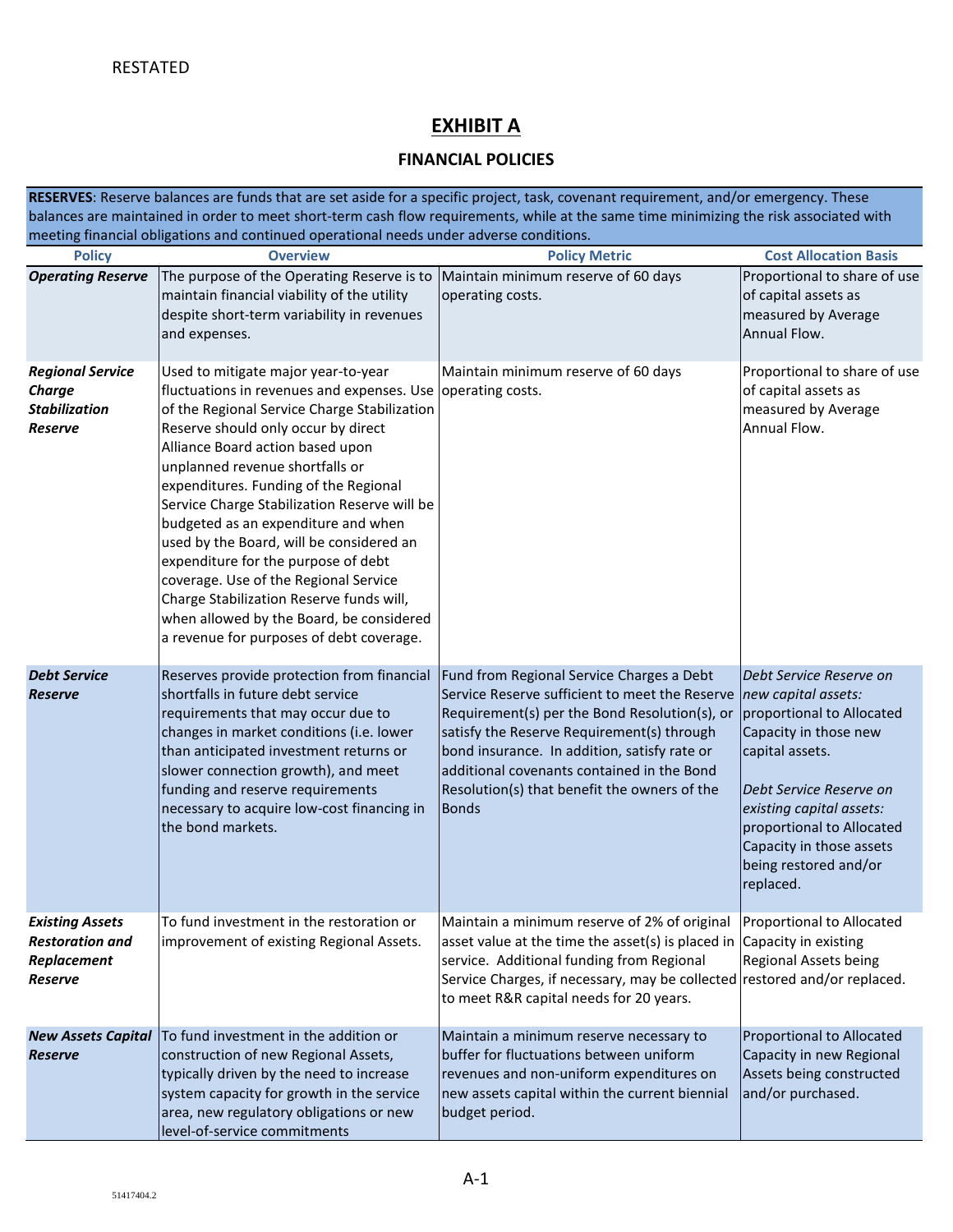**DEBT**: Market debt, non-market debt and loans are all potential funding sources to buy, build or rebuild/replace capital assets by the Alliance. All debt issuances require that debt service coverage ratios be met and compliance with continuing disclosure requirements.

| <b>Policy</b>                                | <b>Overview</b>                                                                                                                                                                                                                                                                                                                          | <b>Policy Metric</b>                                                                                                                                                                                                                                                                                                                                                                                                                                                                                                                                                                                                                                                 | <b>Cost Allocation Basis</b>                                                                                                                                                                                                                     |
|----------------------------------------------|------------------------------------------------------------------------------------------------------------------------------------------------------------------------------------------------------------------------------------------------------------------------------------------------------------------------------------------|----------------------------------------------------------------------------------------------------------------------------------------------------------------------------------------------------------------------------------------------------------------------------------------------------------------------------------------------------------------------------------------------------------------------------------------------------------------------------------------------------------------------------------------------------------------------------------------------------------------------------------------------------------------------|--------------------------------------------------------------------------------------------------------------------------------------------------------------------------------------------------------------------------------------------------|
| <b>Debt Service</b>                          | Principal and interest repayment on new<br>debt or loans assumed by the Alliance for<br>purchase, construction or<br>restoration/replacement of a capital asset<br>is an obligation to the Members. This<br>repayment is passed on to Members as a<br>component of their Regional Service<br>Charges billed by and paid to the Alliance. | When the Alliance assumes new debt or loans<br>for purchase, construction or<br>restoration/replacement of a capital asset,<br>each Member who elects to: (1) purchase a<br>share of capacity in that new capital asset, or<br>(2) owns capacity in that restored/replaced<br>capital asset, is responsible for their relative<br>share of that debt service or loan repayment,<br>respectively.                                                                                                                                                                                                                                                                     | Debt on new capital assets:<br>proportional to Allocated<br>Capacity in those new<br>capital assets.<br>Debt on restored/replaced<br>capital assets: proportional<br>to Allocated Capacity in<br>those assets being restored<br>and/or replaced. |
| <b>Debt Service</b><br><b>Coverage Ratio</b> | Describes how much of the annual debt<br>payment is covered by projected Regional<br>Service Charge revenues.                                                                                                                                                                                                                            | Regional Service Charges shall be maintained<br>at a level necessary to provide annual<br>revenues that satisfy: (1) a debt service<br>coverage ratio of no less than 1.25 times<br>annual debt service on Alliance-issued market<br>debt, and (2) a debt service coverage ratio of<br>no less than 1.00 times debt service and loan<br>payments on all other Alliance non-market<br>debt and loans (e.g. USDA, CERB, PWTF, etc.).<br>Annual net revenues divided by annual debt<br>service.                                                                                                                                                                         | Debt service coverage ratio<br>tests will be funded by the<br>component of Regional<br>Service Charges to<br>Members who benefit from<br>the corresponding debt<br>issuances for which the<br>tests must meet.                                   |
| <b>Continuing</b><br><b>Disclosure</b>       | Provide for the benefit of bondholders<br>annual financial information and notice of<br>material events.                                                                                                                                                                                                                                 | Arbitrage: Alliance should engage an arbitrage NA<br>consultant to assist the Alliance in meeting IRS<br>arbitrage compliance and reporting<br>requirements when applicable.<br>IRS Bond Post-Issuance Compliance: Alliance<br>should maintain and comply with the IRS<br>checklist of bond post-issuance compliance<br>requirements.<br>Annual Reporting NRMSIR: Alliance will<br>comply with bond covenants regarding the<br>annual undertaking of reporting to the<br>Nationally Recognized Municipal Securities<br>Information Repository (NRMSIR) by<br>electronically filing with the Electronic<br>Municipal Market Access system (EMMA) or<br>its successor. |                                                                                                                                                                                                                                                  |
| <b>Debt Policy</b>                           | and will be updated periodically.                                                                                                                                                                                                                                                                                                        | Alliance has a debt policy, which is adopted Compliance with provisions outlined per debt<br>policy.                                                                                                                                                                                                                                                                                                                                                                                                                                                                                                                                                                 | <b>INA</b>                                                                                                                                                                                                                                       |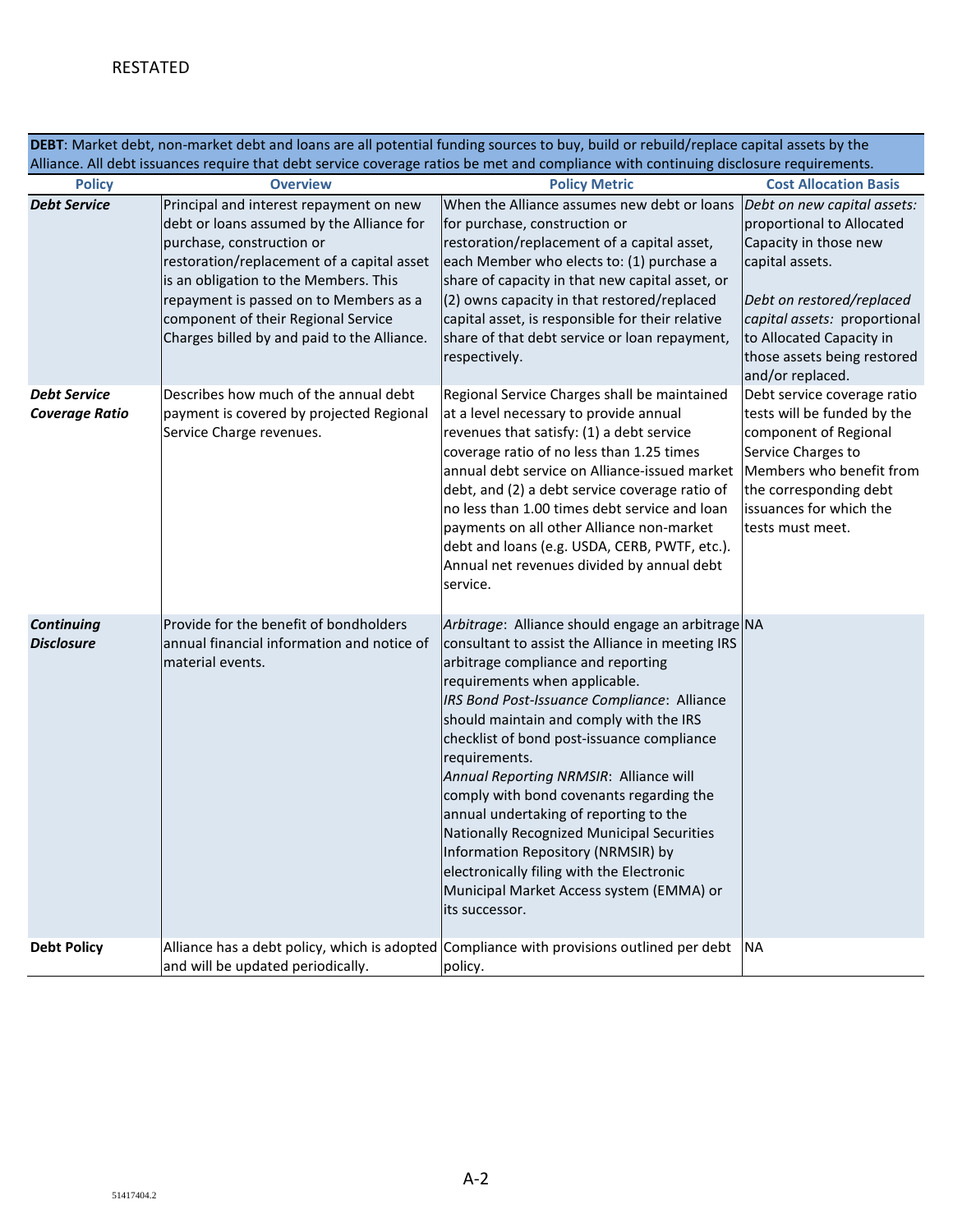| REVENUE SUFFICIENCY: The Alliance has ongoing revenue requirements from its Members to pay operating expenses, buy or build capital<br>assets, service debt and maintain reserves. Revenue sufficiency insures that charges will be set at a level to remain a self-sufficient utility. |                                                                                                                                                                                                                                                                                  |                                                                                                                                                                                                                                                                                                    |                                                                                                                                                                                                                                                                                                                                                                                                                                     |  |  |  |
|-----------------------------------------------------------------------------------------------------------------------------------------------------------------------------------------------------------------------------------------------------------------------------------------|----------------------------------------------------------------------------------------------------------------------------------------------------------------------------------------------------------------------------------------------------------------------------------|----------------------------------------------------------------------------------------------------------------------------------------------------------------------------------------------------------------------------------------------------------------------------------------------------|-------------------------------------------------------------------------------------------------------------------------------------------------------------------------------------------------------------------------------------------------------------------------------------------------------------------------------------------------------------------------------------------------------------------------------------|--|--|--|
| <b>Policy</b>                                                                                                                                                                                                                                                                           | <b>Overview</b>                                                                                                                                                                                                                                                                  | <b>Policy Metric</b>                                                                                                                                                                                                                                                                               | <b>Cost Allocation Basis</b>                                                                                                                                                                                                                                                                                                                                                                                                        |  |  |  |
| <b>Charge Adoptions</b>                                                                                                                                                                                                                                                                 | Alliance will establish charges to Members<br>sufficient on an annual basis to meet all<br>utility cash requirements including<br>operating expenses, debt service, charge-<br>funded capital costs and additions to<br>reserves.                                                | Charge modeling will be updated every 2-4<br>years, with multi-year charge adoptions.<br>Changes in charge levels should be gradual<br>and uniform to the extent costs can be<br>forecast.                                                                                                         | Charges will be assessed to<br>Members proportional to<br><b>Average Annual Flow</b><br>(operating expenses,<br>operating reserves, regional<br>service charge stabilization<br>reserves), Allocated<br>Capacity (debt service, debt<br>service reserves, R&R<br>reserves on existing<br>Regional Assets, and<br>reserves for new Regional<br>Assets capital), or by some<br>other proportion / method<br>as directed by the Board. |  |  |  |
| <b>Revenue Pledge</b><br>(Members)                                                                                                                                                                                                                                                      | Provide surety to all Members that each<br>Member will fulfill financial obligations to<br>the Alliance.                                                                                                                                                                         | Each retail agency pledges to maintain a<br>combination of retail rates and charges<br>sufficient to meet all policy tests and retail and<br>wholesale obligations for collection system,<br>transmission system, treatment system and<br>reserves (operating, capital and debt service<br>costs). | <b>NA</b>                                                                                                                                                                                                                                                                                                                                                                                                                           |  |  |  |
|                                                                                                                                                                                                                                                                                         | for the Alliances' management and Board.                                                                                                                                                                                                                                         | FINANCIAL PLANNING, REGULATORY COMPLIANCE AND INVESTMENTS: Policies which support financial planning, regulatory compliance<br>and investing help promote the financial integrity and stability of the Alliance, and help provide guidance and consistency in decision-making                      |                                                                                                                                                                                                                                                                                                                                                                                                                                     |  |  |  |
| <b>Policy</b>                                                                                                                                                                                                                                                                           | <b>Overview</b>                                                                                                                                                                                                                                                                  | <b>Policy Metric</b>                                                                                                                                                                                                                                                                               | <b>Cost Allocation Basis</b>                                                                                                                                                                                                                                                                                                                                                                                                        |  |  |  |
| <b>Financial Planning</b>                                                                                                                                                                                                                                                               | Adoption of an annual/biennial Alliance<br>budget provides Member agencies<br>assurance of conveyance and treatment<br>costs key to their annual/biennial Member<br>budget, for Regional Service Charges due<br>to the Alliance.                                                 | Alliance will prepare an annual/biennial<br>budget that provides a basic understanding of<br>the planned spending for the coming<br>year/biennium. A long-term financial plan for<br>a 10-20 year horizon will be updated every 2-4<br>years.<br>Single enterprise fund.                           | <b>NA</b>                                                                                                                                                                                                                                                                                                                                                                                                                           |  |  |  |
| <b>Regulatory</b><br>Compliance                                                                                                                                                                                                                                                         | Alliance is to maintain a uniform system of<br>accounts, and maintain accounting<br>practices that follow Generally Accepted<br>Accounting Principles (GAAP). Alliance will<br>comply with the State Auditor's Office<br>(SAO) Budgeting Accounting Reporting<br>Systems (BARS). | Alliance will prepare an annual CAFR (modified NA<br>accrual basis of accounting) and will be<br>audited by the SAO.                                                                                                                                                                               |                                                                                                                                                                                                                                                                                                                                                                                                                                     |  |  |  |
| <b>Investment Policy</b>                                                                                                                                                                                                                                                                | Alliance has an investment policy which is<br>adopted and will be updated periodically.                                                                                                                                                                                          | Compliance with provisions outlined per<br>investment policy.                                                                                                                                                                                                                                      | <b>NA</b>                                                                                                                                                                                                                                                                                                                                                                                                                           |  |  |  |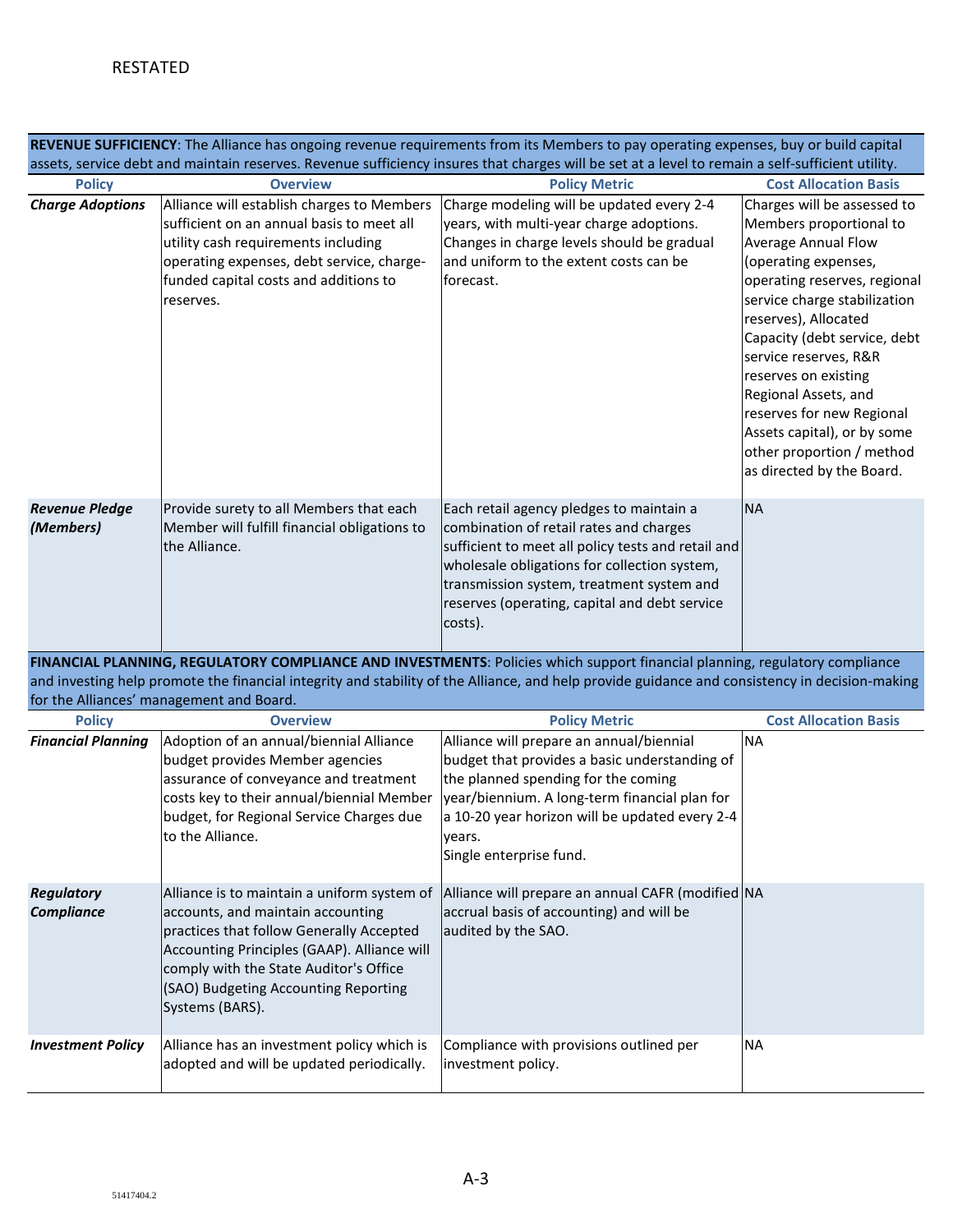**SUSTAINABILITY OF INFRASTRUCTURE:** In conjunction with establishing or planning its capital program, Alliance will develop a corresponding capital-financing plan that supports execution of that program, and is capable of sustaining long-term capital requirements. The capital program will incorporate system expansion, upgrades and improvements, and system repair and replacement. The intention is to establish an integrated funding strategy.

| <b>Policy</b>                                | <b>Overview</b>                                                                                                                                                                                                                                                                                                                                                                                                                                                                                                                                                                                                        | <b>Policy Metric</b>                                                                                                                                                                                                                                         | <b>Cost Allocation Basis</b> |
|----------------------------------------------|------------------------------------------------------------------------------------------------------------------------------------------------------------------------------------------------------------------------------------------------------------------------------------------------------------------------------------------------------------------------------------------------------------------------------------------------------------------------------------------------------------------------------------------------------------------------------------------------------------------------|--------------------------------------------------------------------------------------------------------------------------------------------------------------------------------------------------------------------------------------------------------------|------------------------------|
| <b>Capital Facilities</b><br><b>Planning</b> | Alliance will maintain a capital projects schedule The six-year capital project schedule will be<br>of at least six years in duration, and consistent<br>a 20-year planning horizon.                                                                                                                                                                                                                                                                                                                                                                                                                                   | adopted by the Alliance Board, including project<br>with the comprehensive long-range plans, using description, scheduled year of construction, total<br>estimated costs (including additional operating) and<br>funding source.                             | <b>NA</b>                    |
| <b>Capital Facilities</b><br><b>Funding</b>  | Capital funding from Members is included in<br>Regional Service Charges, to preserve the<br>Alliance's existing infrastructure. Contributions<br>should fund current construction and<br>engineering costs. Funding level should target<br>replacement cost depreciation expense. Debt<br>funding will be used when it is judged to be<br>appropriate based on the long-term capital<br>needs and the Alliance's ability to repay the<br>indebtedness in light of all sources and uses of<br>cash. The term of the debt should not exceed<br>the reasonable useful life of the asset being<br>acquired or constructed. | A six-year capital funding plan, adopted by the<br>Alliance Board, will be in place that anticipates<br>capital cost requirements and determines the<br>appropriate funding mechanism for those capital<br>needs, either cash funding or debt/loan issuance. | <b>NA</b>                    |